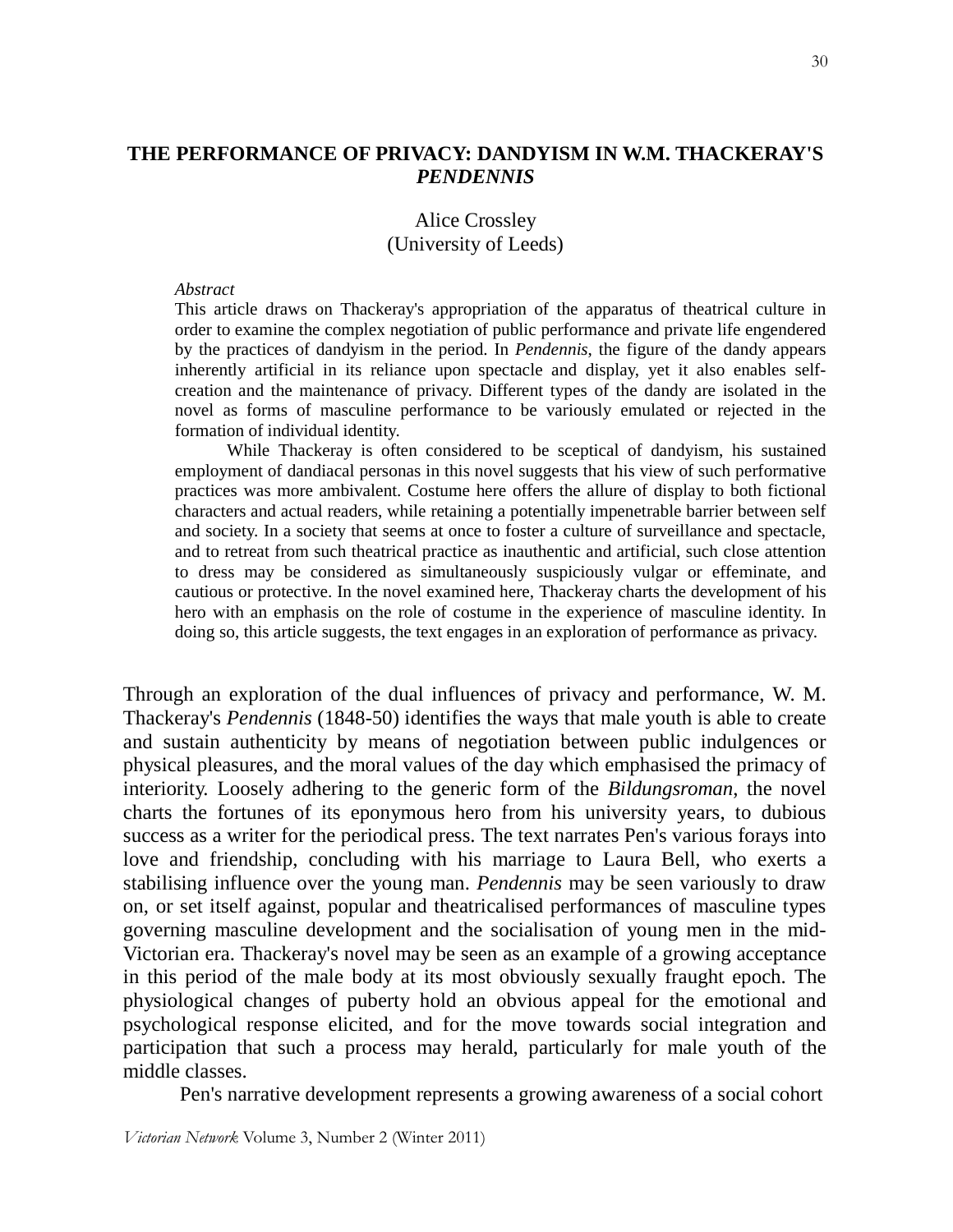that gains increasing visibility in mid-Victorian writing: adolescents. His youthful body is manipulated by Thackeray to indicate the precarious balance between public and private in youthful male experience, as adolescence emerges in the novel as a discrete age group responding to newfound freedom, a result of the move away from the parental home, and to the difficulties in forging an adult male identity in the wider world. Contemporary attempts to understand the ways that adolescence was constructed in this period placed a greater emphasis on its evolution as a social and cultural response rather than just a biological imperative, leading to recent observations that nineteenth-century adolescence 'was the response to an observable *fact* – the fact of a youth culture', that it was a 'social role', or 'a socio-cultural construction', rather than a period of purely physical change heralded by puberty and experienced in the same way by each generation.<sup>1</sup> This 'social role' or 'youth culture' is clearly gendered in *Pendennis*, producing coded types of masculinity through examples of the clothed male body on display.

Thackeray charts the history of his protagonist, Arthur Pendennis, with careful attention to both the individual and cultural significance of his physical presentation, and the reader is introduced to the different social functions of the male body. Pen's body is variously represented as a cover or screen, a highly visible source of pleasure, a means of self-display and ornamentation, or even as a disguise. Costume, as a visual indicator of the body beneath, therefore becomes a crucial part of Thackeray's interrogation of male development and exploration, drawing attention to the performances of masculinity in the social arena.

 The novel draws frequently upon theatrical genres and tropes recognisable to a mid-Victorian reader. This extends from the use of pantomime imagery in the vignettes at the start of chapters and references to real contemporary figures of theatre and melodrama such as James Quin and Sarah Siddons, to fictional characters associated with the stage, such as the musician Bows and the provincial actress with whom Pen falls in love, Emily Costigan or "the Fotheringay". While much of the allure of theatre is later exposed in the novel as sham and artifice, forms of performance and theatrical suggestion remain a source of apparent fascination for both the young hero and for the author.<sup>2</sup> In particular, costume, or dress, features as a persistent reminder that the theatricalising gaze exists in polite society beyond the stage, and that flamboyant costume serves a cultural purpose in the formation of identity in everyday life, as well as for the dramatic purposes of play or production.

Victorian Network Volume 3, Number 2 (Winter 2011)

<sup>1</sup> John Demos and Virginia Demos, 'Adolescence in Historical Perspective', *Journal of Marriage and Family*, 31 (1969), 632-8 (p. 638); Jenny Holt, *Public School Literature, Civic Education and the Politics of Male Adolescence* (Farnham: Ashgate, 2008*)*, p. 8; John Springhall, *Coming of Age: Adolescence in Britain, 1860-1960* (Dublin: Gill and Macmillan, 1986), p. 8.

<sup>2</sup> Critics such as John Carey have noted Thackeray's interest in theatrical forms of entertainment, from plays and pantomimes to ballet and opera. See John Carey, *Thackeray: Prodigal Genius* (London: Faber & Faber, 1977), particularly chapter 5 on 'Theatre'.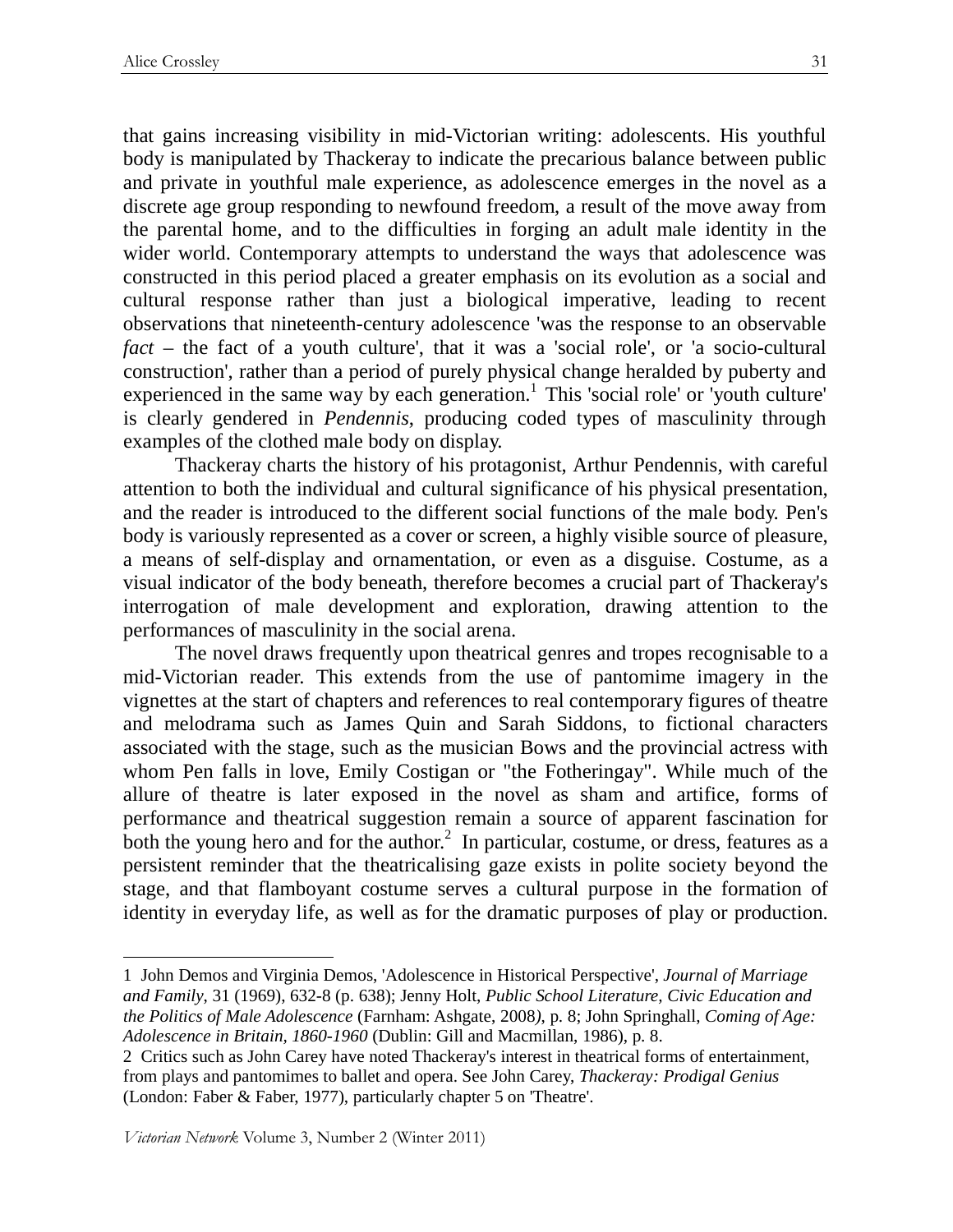$\overline{a}$ 

As Emily Allen has outlined, 'theater provided the novel with an unstable opposite that served both to repel and attract.'3 Costume or clothing is isolated in Pendennis, especially in relation to masculine performance and development, as not merely functional, but as enabling a complex negotiation of the boundaries between social spectacle inviting the public gaze, and interiority or privacy. The binary of public and private evinced in the discussion of dress in this text may be seen as a response to this tension between the individual, isolated practice of novel-reading, and the collective, communal experience of theatre-going and public performance.<sup>4</sup>

 In each stage of his career, whether first love, his time at Boniface College, or his forays into the bohemian London of the literary man, Arthur Pendennis is provided with a new opportunity for self-creation, both in the visual terms of his selffashioning and in terms of his experience and subsequent (it is to be supposed) character development in the novel, as he learns from each new scene of his life:

Mr Pen said that anthropology was his favourite pursuit; and had his eyes always eagerly open to its infinite varieties and beauties: contemplating with an unfailing delight all specimens of it in all places to which he resorted […] And, indeed, a man whose heart is pretty clean can indulge in this pursuit with an enjoyment that never ceases, and is only perhaps the more keen because it is secret and has a touch of sadness in it; because he is of his mood and humour lonely, and apart though not alone.<sup>5</sup>

Pen, as an occasional student of 'anthropology', observes those around him with the same interest and amusement as that of the reader when studying him. The process of observation or spectatorship, however, necessarily creates a distance between subject and object, and Pen finds that this 'pursuit', while enjoyable, is nonetheless isolating. By creating for his young hero this literary world full of other fictional people, however, Thackeray allows Pen to create an identity not just through his own

<sup>3</sup> Emily Allen, *Theater Figures: The Production of the Nineteenth-Century British Novel* (Columbus: Ohio State University Press, 2003), p. 7.

<sup>&</sup>lt;sup>4</sup> Thackeray's reliance upon the theatre as a source of material for his journalistic work in particular, has been noted by Ann Horn in 'Theater, Journalism, and Thackeray's "Man of the World Magazine"', *Victorian Periodicals Review*, 32:3 (1999), 223-238. Horn draws attention to Thackeray's self-conscious performance as author-editor for the *Cornhill* Magazine, although the relationship constructed between the theatre and periodical press may also be read into *Pendennis*. Richard Salmon has also noted the 'wilfully superficial and theatrical aspect of Thackeray's representation of fashionable society', in his book *William Makepeace Thackeray* (Tavistock: Northcote House, 2005), p. 57.

<sup>5</sup> William Makepeace Thackeray, *The History of Pendennis: His Fortunes and Misfortunes, His Friends and His Greatest Enemy*, ed. and intr. by John Sutherland (Oxford and New York: Oxford University Press, 1999), p. 588. All subsequent references are to this edition, incorporated in the body of the text.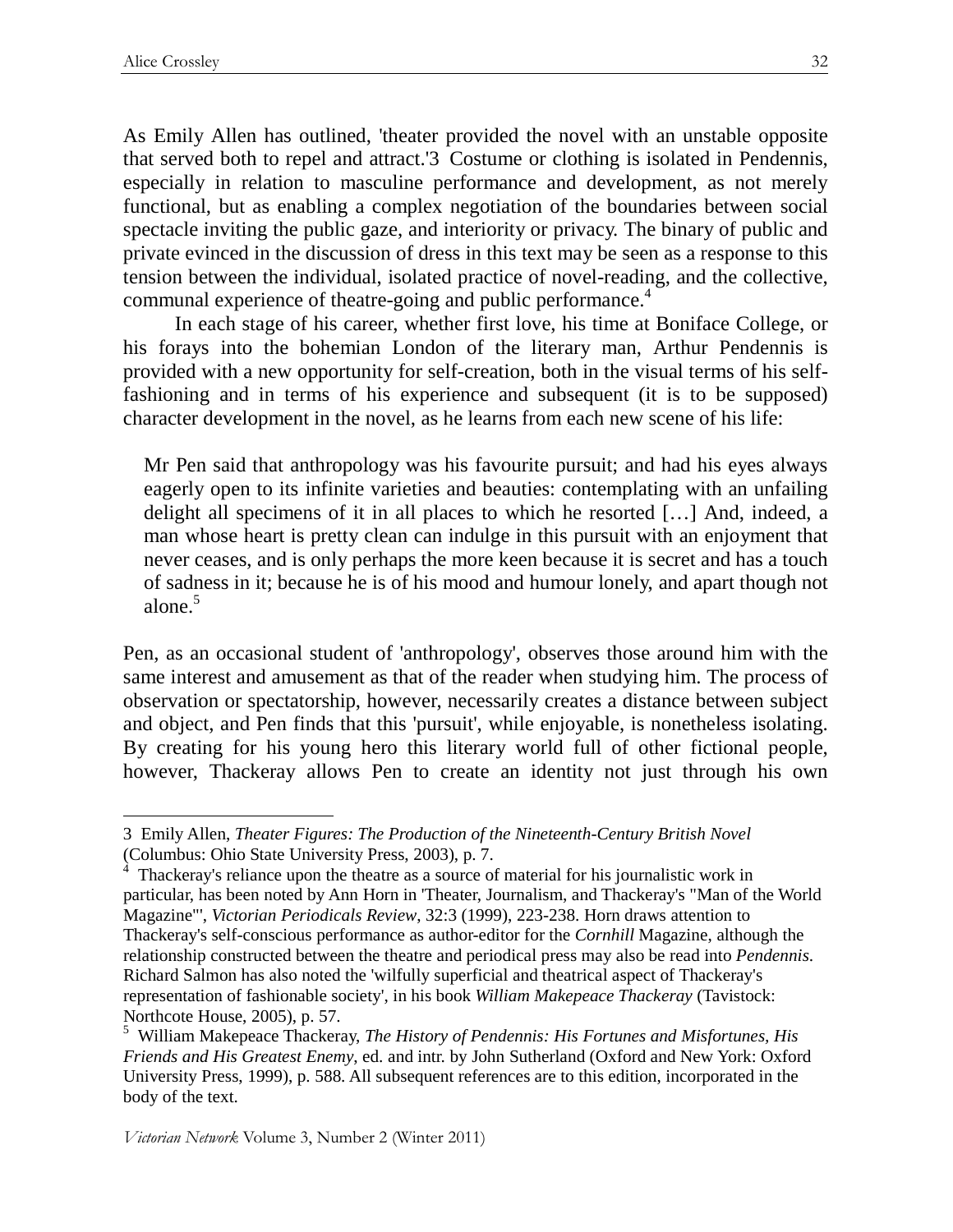experiences, but also by distinguishing himself (and his body) in relation to other characters, or by imitating the physical presentation of those around him: Pendennis was a 'clever fellow, who took his colour very readily from his neighbour, and found the adaptation only too easy' (p. 476).

 Pen's mimetic capacity for 'adaptation' figures his self-conscious presentation in terms of theatricality or performance. The constant possibility of comparison or contrast is what Peter Brooks in *Body Work: Objects of Desire in Modern Narrative* identifies as an erotic dynamic. He states that:

The relation to another body is repeatedly presented in visual terms, and the visual as applied to the body is often highly eroticised, a gaze subtended by desire. The desire can be a desire to possess, and also a desire to know; most often the two are intermingled.<sup>6</sup>

Through a process of coveting, emulating, or distinguishing himself against the bodies of the men that surround him in his fictional society, Pen creates a complex web of display and appropriation, in which he is regarded by the reader as 'apart, though not alone' (p. 588), and alienation becomes a positive, formative force. The interchange between desire and knowledge that Brooks identifies develops as Pen matures, and the resulting self-consciousness allows Pen to see his physical self as both a private and a public body. By regulating his image, and adapting the presentation of his body through dress, occupation, location and company, Pen learns confidence in both how he sees himself and how he is perceived by those around him.

 Balanced against Pen's scopophilic urge, or eroticised desire to see those around him, is his developing awareness of himself and the figure that he presents to any chosen audience. Pen's initial, and hesitant, attempts to make himself a more noticeable figure in his community, are often associated with the theatre, or with different forms of theatrical display and performance such as burlesque or harlequinade. It is a typical of Thackeray's fiction that dress frequently indicates character, or reveals an individual's characteristics. In an echo of the significance accorded to dress in Thomas Carlyle's esoteric philosophy of clothes in *Sartor Resartus* (1838), J. C. Flugel writes in his work on the history of fashion:

Apart from face and hands […] what we actually see and react to are, not the bodies, but the clothes of those about us. It is from their clothes that we form a first impression of our fellow-creatures when we meet them.<sup>7</sup>

Thus, in *Pendennis*, Blanche's pale costume, Foker's outlandish clothing,

Victorian Network Volume 3, Number 2 (Winter 2011)

<sup>6</sup> Peter Brooks, *Body Work: Objects of Desire in Modern Narrative* (Cambridge, MA and London: Harvard University Press,1993), p. 11.

<sup>7</sup> J. C. Flugel, *The Psychology of Clothes*, (New York: AMS Press, (1950, reprinted 1976), p. 15.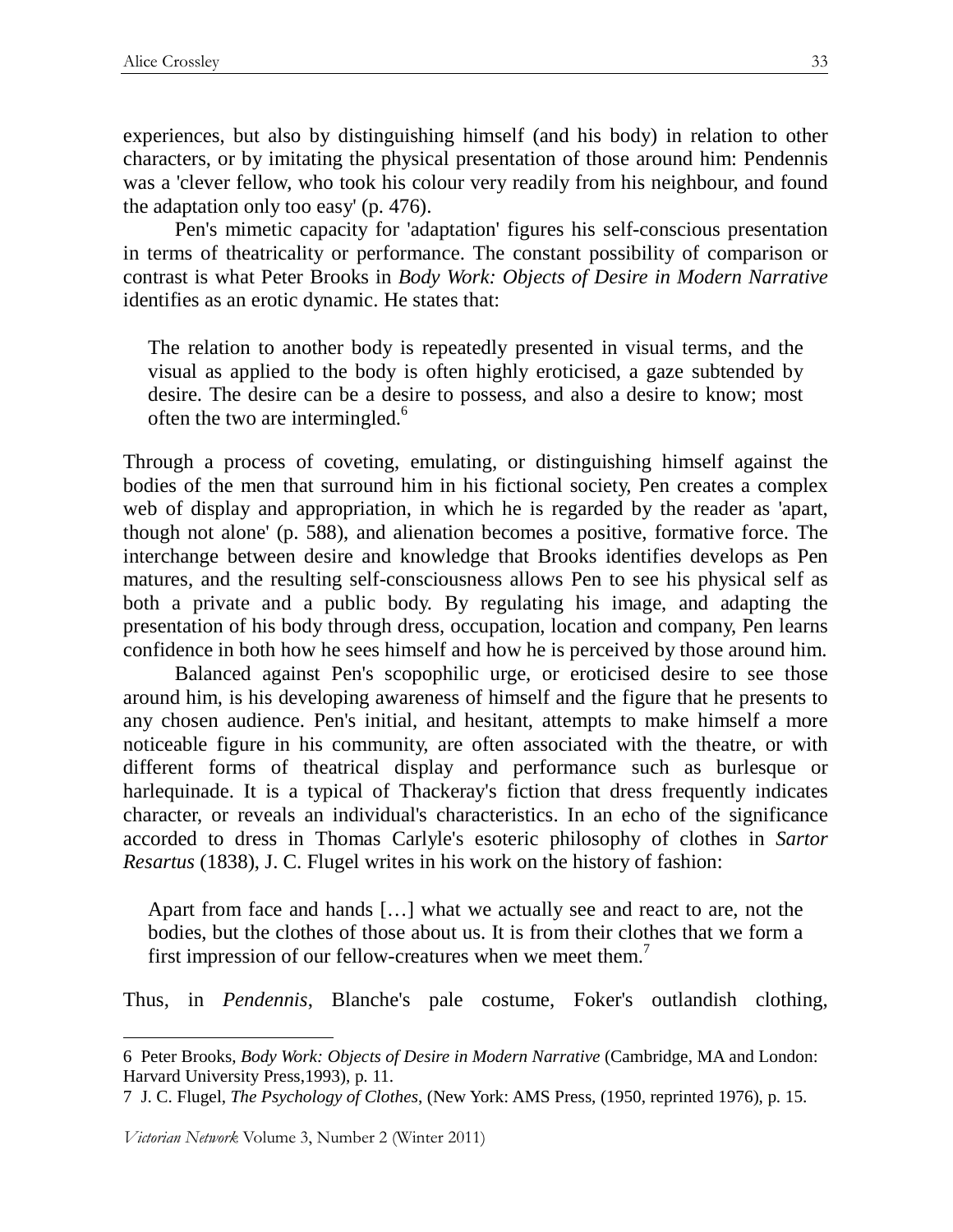$\overline{a}$ 

Warrington's jacket and Major Pendennis's cane, become emblematic of themselves as individuals, or symbolic of elements in their character. Blanche, who wears 'a dove colour, like a vestal virgin', is blankly white, her clothing providing a carefully chosen screen of impenetrability, and Major Pendennis's cane and corset declare both his age and his reliance on *la mode* of an outmoded and bygone era (p. 270). Both declare the body's presence, and obscure it. Clothes hold various functions, and as well as obscuring the body, they also ornament the body; costume transmits information about the person wearing it (such as class, wealth, occupation, gender, age), allows for the symbolic use of items of dress, and also provides crucial opportunities for self-creation.

 Thackeray's novel, filled as it is with morally dubious men staking claims to fashion, is often cited as an example of the writer's disapproval of dandyism.<sup>8</sup> Pendennis's consciousness of his apparel and general adornment do seem to suggest that such concern for appearance is a corrupting vice. However, Thackeray's focus on clothing suggests a more ambivalent attitude towards dandyism. Pen's friend and mentor Warrington gently teases Pen about his excessive concern over his appearance. In comparison, Thackeray apparently set great store by the jacket as worn by Warrington, so much so that Ellen Moers has suggested that, 'the rough, manly, unadorned jacket was becoming a moral symbol to Thackeray; it was the costume of a gentleman.<sup>9</sup> The value of the jacket, for Thackeray, was its simplicity and functionality as an everyday garment.

Warrington, as Pen's mentor, is often seen as more practical, steady, and honest than his young companion, all of which may be glimpsed in his lack of fine tailoring. This is in contrast with the moral ambiguity of Major Pendennis, who is often cited as suggestive of Thackeray's dislike of dandyism. In comparison with the honest, jacketsporting Warrington, it is not only the previous generation in whom signs of foppish appearance suggest a suspect character. The Major and his superannuated friend Viscount Colchicum represent an older and outmoded form of dandyism, and provide Pen with examples of a style of masculinity affected in his father's time, complete

8 This is an idea touched upon by, for example, Juliet McMaster in *Thackeray: The Major Novels* (Toronto: University of Toronto Press, 1971), who states that 'the society satirized in *Pendennis* is that of the dandy' (p. 65). More recently, however, Thackeray critics are becoming sensitive to the complexity of the author's attitude towards dandyism, such as Robert P. Fletcher, in 'The Dandy and the Fogey: Thackeray and the Aesthetics/Ethics of the Literary Pragmatist', *English Literary History*, 58:2 (1991), 383-404, who suggests that 'the young dandy stands as individual, independent of the social conventions of family and work, and, in the metaphors of Thackeray's universe, as the figure of self-creation', (p. 401); and Claire Nicolay in 'Delightful Coxcombs to Industrious Men: Fashionable Politics in *Cecil* and *Pendennis'*, *Victorian Literature and Culture*, 30:1 (2002), 289-304, who observes that 'dandyism served as a nexus for the declining aristocratic elite and the rising middle class, a site where each was transformed by the dialectic interplay of aristocratic and individualistic ideals.' (p. 289).

9 Ellen Moers, *The Dandy: Brummell to Beerbohm* (New York: Viking Press, 1960), p. 203.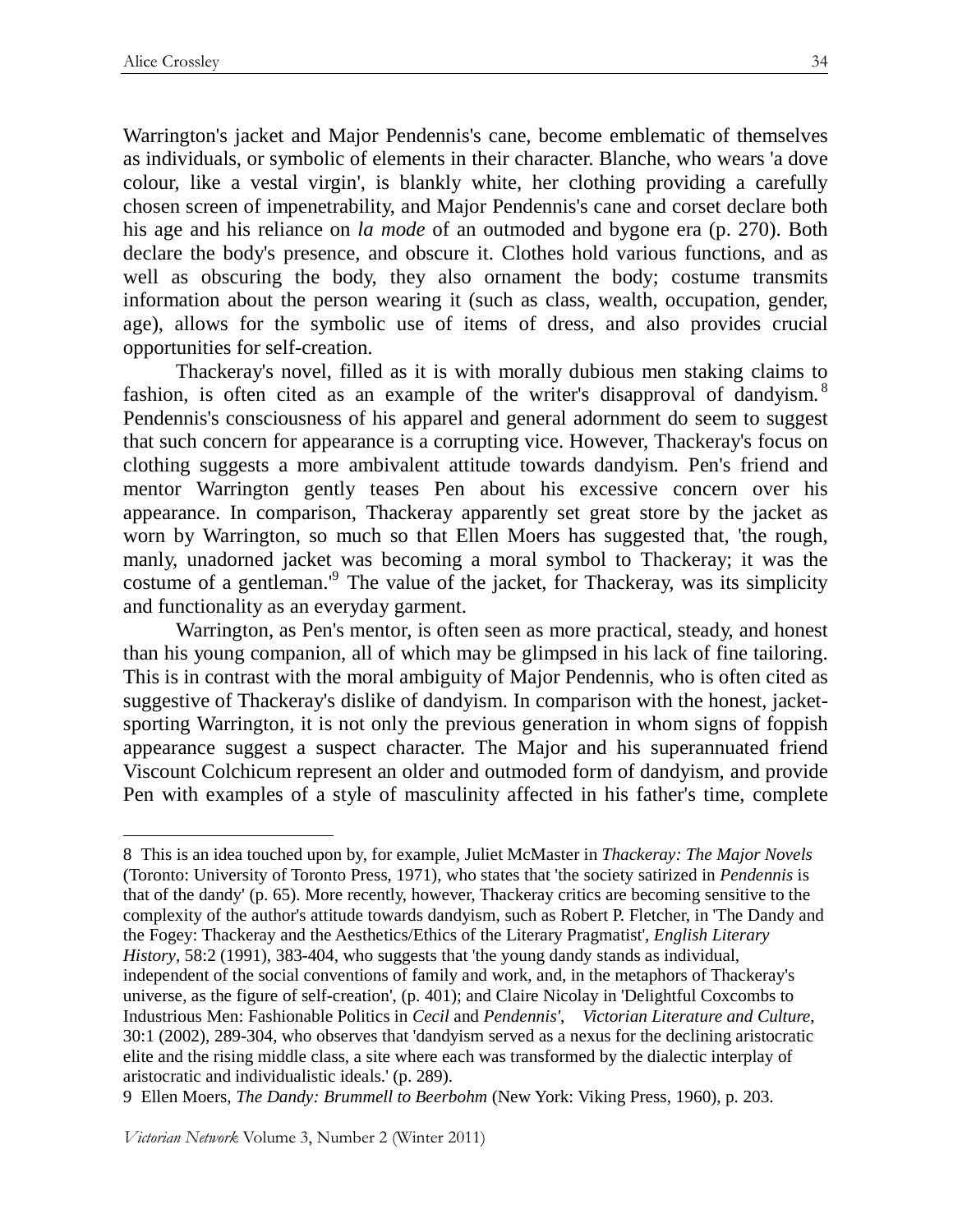with corsetry, padded shoulders, and multi-layered great-coats as well as other, more ornamental *aides de toilettes*. <sup>10</sup> The Major, as explicit guardian of the young man, may be seen as occupying a paternal position in relation to Pen, as he takes on the role of father to his nephew, providing Pen with inflated ideas about his position in polite, aristocratic, society. For Clair Hughes:

The Major serves as both role-model and warning to Arthur Pendennis, the novel's unheroic hero, whose career across the novel is charted in a series of exquisite outfits which throw no very favourable light on his character.<sup>11</sup>

Major Pendennis's dandyism provides one representation of manliness, which contrasts with that of Warrington, and offers one mode of performance for Pen to follow or reject in the text as 'both role-model and warning'. Being close to Pen in familial terms, he is naturally a significant influence in Arthur's life-choices and general code of conduct.

Henry Foker also turns out to be an influential figure for Pen. Initially styled as possessing a 'loud and patronising manner,' Foker is an old schoolfellow of Pen's, who has changed markedly in the course of a year:

A youth […] now appeared before Pen in one of those costumes to which the public consent […] has been awarded the title of 'swell.' He […] wore a fur waistcoat laced over with gold chains; a green cut-away coat with basket buttons, and a white upper-coat ornamented with cheese-plate buttons […]; all of which ornaments set off this young fellow's figure to such advantage, that you would hesitate to say which character in life he most resembled, and whether he was a boxer *en goguette*, or a coachman in his gala suit. (pp. 38-9)

Even to Pen's untutored eye, his former acquaintance is vulgar, brash, and overly loud in his appearance. The colloquial appellation of 'swell' suggests that Foker appears as a person of rank, although his behaviour may be insolent or ungentlemanly. Nonetheless, his family's wealth and connections on his mother's side make Harry Foker a suitable friend in the eyes of Pen's uncle, who encourages the alliance. Pen's initial reaction is soon forgotten, too, in the potential for personal reinvention that he recognises in Foker. For all its vulgarity, Foker's performance of dandyism suggests a

 $\overline{a}$ 10 Major Pendennis encapsulates the style of dandyism made popular by King George IV, both during his period as regent and in his reign. For more specific examples of the evolution of fashion between 1810 and 1850, see C. Willett Cunnington and Phyllis Cunnington, *Handbook of English Costume in the Nineteenth Century* (London: Faber and Faber, 1959). Although rather dated, this text still provides a detailed account of dress in the period, as does Norah Waugh, *The Cut of Men's Clothes, 1600-1900* (London: Faber and Faber, 1965).

<sup>11</sup> Clair Hughes, *Dressed in Fiction* (Oxford and New York: Berg, 2006), p. 7.

Victorian Network Volume 3, Number 2 (Winter 2011)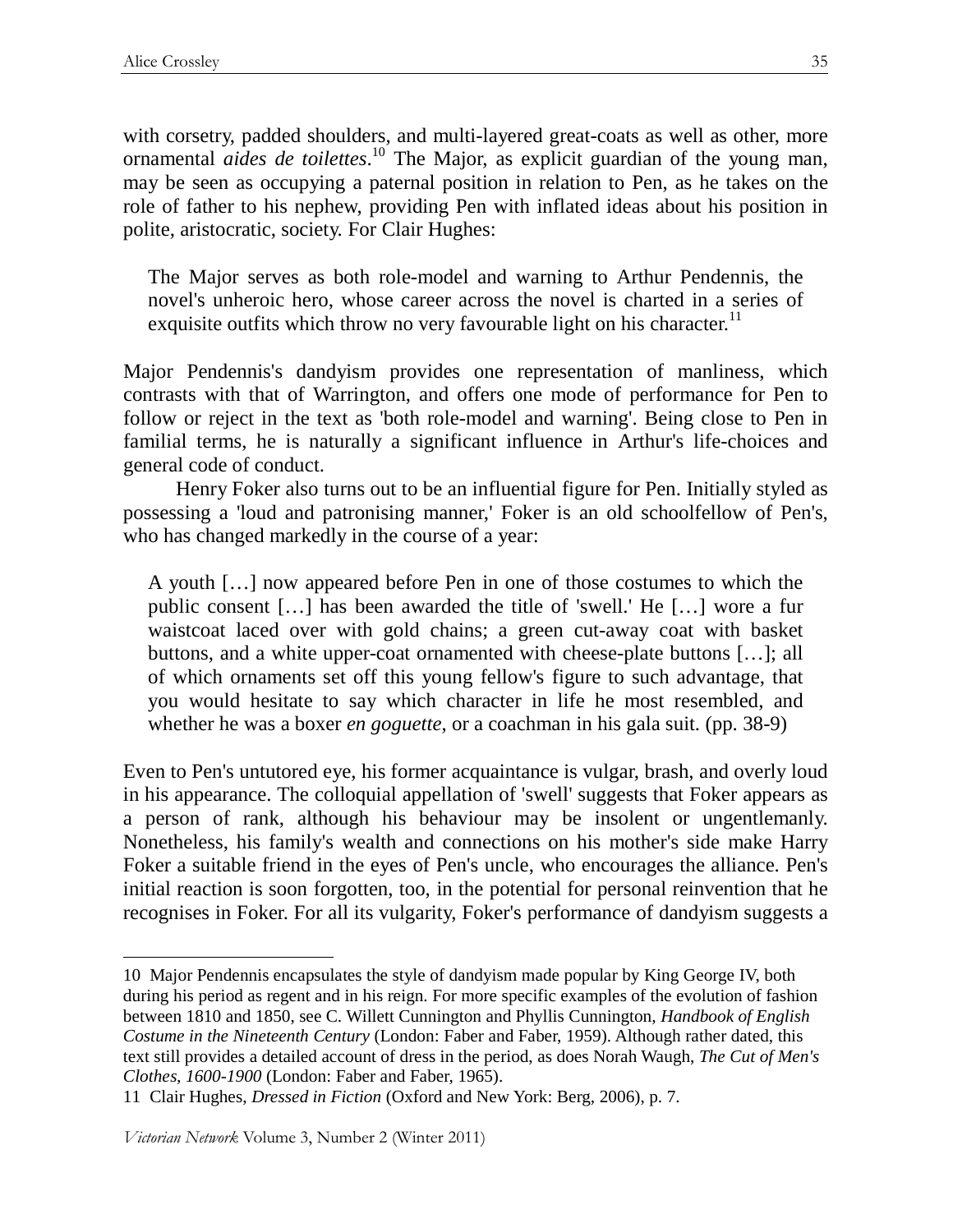social prominence that Pen envies. The excessive accoutrements which adorn the person of this young visitor signify to the reader Foker's aspirations of dandyism:

It was in vain that Pen recalled to his own mind how stupid Foker used to be at school – how he could scarcely read, how he was not cleanly in his person, and notorious for his blunders and dullness. Mr. Foker was not much more refined now than in his schooldays: and yet Pen felt a secret pride in strutting down High Street with a young fellow who owned tandems, talked to officers, and ordered turtle and champagne for dinner.<sup>12</sup>

It is this brand of dandyism, the loudly-dressed, artificial, consciously performative form of dandyism, with which the modern reader is perhaps most likely to be familiar, rather than the understated elegance and stark simplicity of the early regency period with which George "Beau" Brummell's name has come to be associated. Foker, like a younger version of Major Pendennis, favours the more flamboyant, ostentatious costume typified by the latter years of the regency and of King George IVs reign which, in Thackeray's eyes in particular, was more morally ambiguous.<sup>13</sup>

 Thackeray's ambivalence about the vulgarity of foppishness which, partly as a result of the influence of Pen's friend Foker and his uncle, is frequently adopted by young Pen, becomes visible throughout the novel. While it remains a largely innocuous vice in itself, Thackeray nonetheless tends to attach moral stigma to such excessive concern with adorning the body, a theme which occupies several entries in his *Mr Brown's Letters to a Young Man About Town* (1849) and is recurrent in his essay 'Men and Coats' (1841), among other contributions to contemporary journals. Ellen Moers states that:

In the course of describing his own youth as the history of Pendennis, Thackeray came to the conclusion that dandyism was nothing more nor less than selfishness raised to the *n*th degree.<sup>14</sup>

Such selfish concern can bode ill for other areas of life, and Pen is frequently accused of selfish and narcissistic tendencies. Thackeray's final reduction of dandyism to 'nothing more nor less than selfishness', however, seems unconvincing, as the articulation of dandyism in the novel appears to be more subtle than the simple

 $\overline{a}$ 

14 Moers, *The Dandy*, p. 212.

<sup>12</sup> Ibid., p. 39.

<sup>13</sup> See Cunnington, *Handbook of English Costume in the Nineteenth Century*, pp. 77-226. In addition, Anne Hollander and Clair Hughes have both distinguished Brummell's style of dandyism as emphasising simplicity, cleanliness, and impeccable behaviour. Claire Nicolay has similarly commented that Brummell was 'the primary architect of dandyism' and that he 'developed not only a style of dress, but also a mode of behavior and style of wit that opposed ostentation.' ('Delightful Coxcombs', p. 289).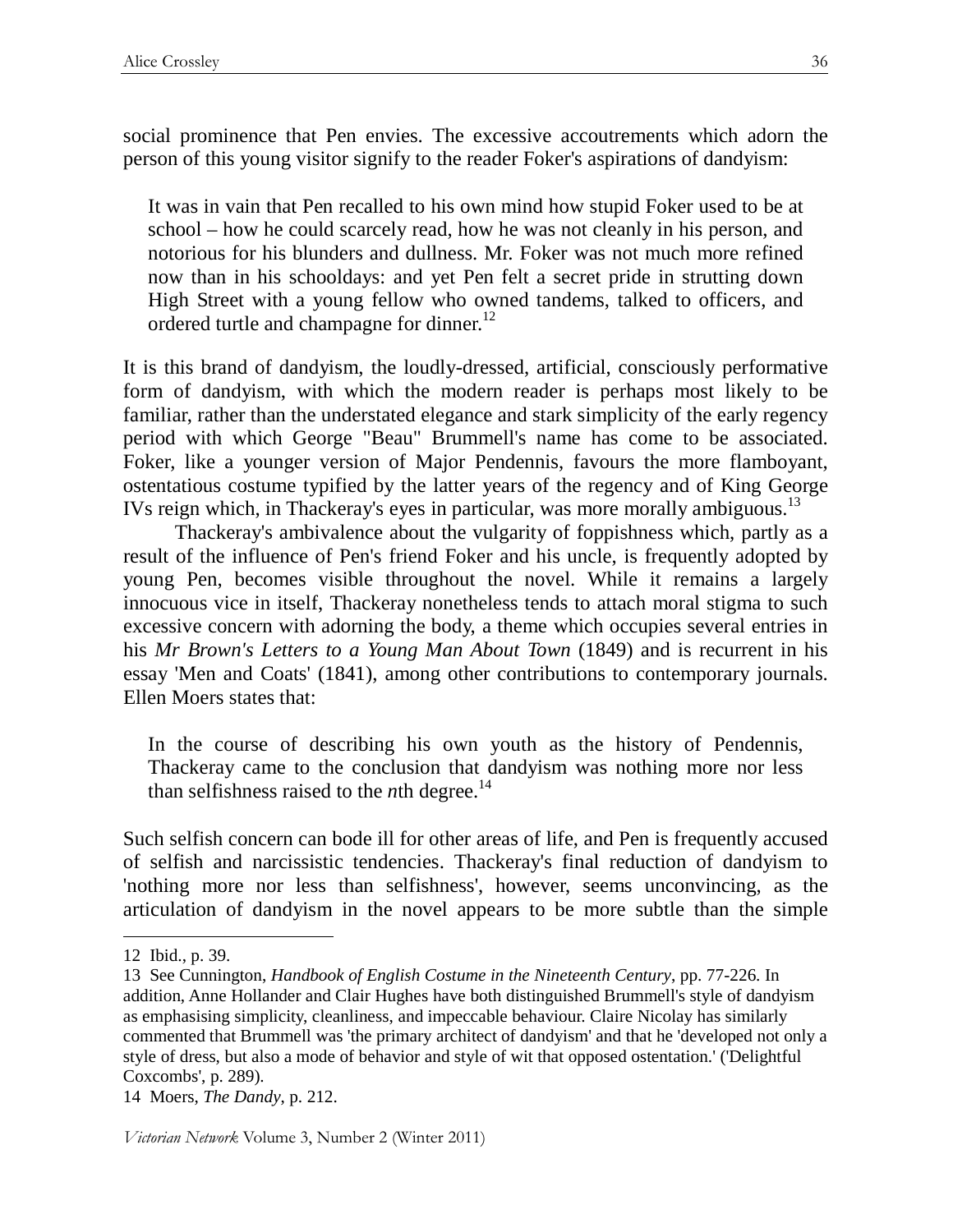equation of modishness with self-obsession and anti-social behaviour. Thackeray's dandy is invested with an admirable sense of self-awareness, although the difficult balance between confidence and egotism in such performance is what draws Thackeray's attention.

As indicated above, the gaudy dandy is the type of dandyism which is most well-known, although the spirit and elegance of dandyism were more accurately embodied in the style of Brummell, whose emphasis on nature rather than artificiality may be perceived by Thackeray as a more masculine, rigorous enterprise that seeks to discipline theatrical culture, and therefore more respectable and worthy of emulation than louche foppery. Brummell emphasised the natural lines of the body, and demanded that tailoring should fit the body in its natural form (without the aids of devices such as buckram-wadding or lacing), and advocated sobriety in both colour and cut, favouring navy blue or other dark colours in his coats. His idea of sartorial sophistication valued the body and, above all, its cleanliness. While Thackeray is more severe on the theatrics of "butterfly" dandyism, the vigorous manliness of Brummellian dandyism was a form of attire and attitude towards the body that he does not entirely disparage. Thackeray muses in his essay 'Men and Coats', that:

A man who is not strictly neat in his person is not an honest man. […] A man who wears a dressing-gown is not neat in his person; his moral character takes invariably some of his slatternliness and looseness of his costume.<sup>15</sup>

It is this element of neatness, honesty, and strictness that is of such value to Thackeray in Warrington's jacket. Care in dressing, if not taken to excessive lengths and applied to vulgar costume, may be a positive element reflecting good character. Pen's dandyism, then, is not necessarily indicative of moral laxity, as due attention to one's self-presentation may be beneficial during adolescent development, both as a means of self-creation, and as an expression of character.

The position of the male adolescent as regards the public and private spheres of Victorian society is fluid and unspecified. Pen spends the first half of the novel firmly attached to his family home of Fairoaks, where he lives a relatively quiet country life. On moving to London, however, Pen leaves his childhood home, and instead lives with George Warrington in shared accommodation in the Upper Temple. While Lamb Court provides Pen with a space to work and sleep, it is referred to as two sets of 'rooms' rather than "home", and Major Pendennis is shocked at his nephew's new and distinctly humble abode in the city (p. 359). Pen never entirely moves away from his home and family. He remains throughout most of the novel belonging to neither the external social sphere or to the private domestic realm, suspended between the two and occupying the liminal position of bachelor along with Warrington.

Pen's isolation echoes similar experiences of other young men in the process of

<sup>15</sup> Thackeray, 'Men and Coats', Vol. XIII, *Works*, p. 334.

Victorian Network Volume 3, Number 2 (Winter 2011)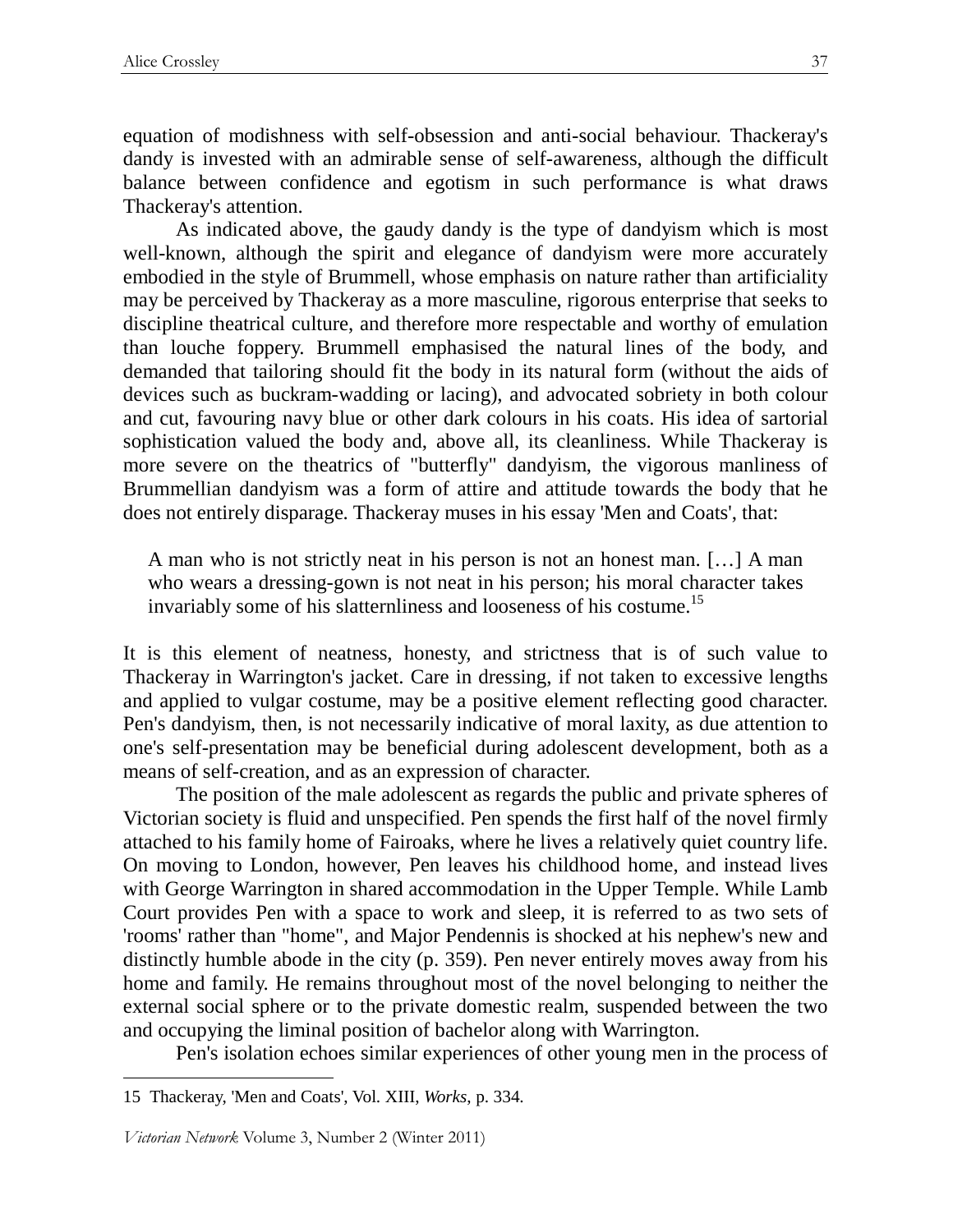social assimilation, before finding a suitable role as social participant. His psychological separation from those around him, as well as his choice to distinguish himself from others through his dandified dress, magnify this lack of involvement in others' lives:

Neither did society, or that portion which he saw, excite him or amuse him overmuch. […] He was too young to be admitted as an equal amongst men who had made their mark in the world, and of whose conversation he could scarcely as yet expect to be more than a listener. And he was too old for the men of pleasure of his own age; too much a man of pleasure for the men of business; destined, in a word, to be a good deal alone. (p. 606)

Pen, who is 'destined to be alone', being both 'too young' and 'too old', belongs to none of the social groups identified as appropriate for male youth in this period and is therefore cast in the role of an observer. This maintenance of a psychological distance from those around him, however, is in fact its own kind of participation in a community of experience felt by similar youths in the same situation. A separation of self from others, especially by means of clothing, from those to whom the individual (such as Pen) is attached, (for example Helen or Laura), 'resolves an uncertainty as to who or what we are'.<sup>16</sup> Pen is able to sympathise with, for example, Foker's sense of loneliness and isolation in his infatuation with Blanche Amory, as well as his choice to distinguish himself from his fellow youths through the screen constructed from his dandyish clothes, and each is able to recognise in the other an emotional detachment from the world around them as they strive to create their own identity.

As a means of developing a greater sense of involvement with others, Pen attends various social occasions, firstly in his role of eager youth, and later as the disengaged dandy. Such social events, Pamela Gilbert has suggested, bridge the gap between the privacy of the home and the unchallenged gaze of the public:

The social produced, mystified, mediated, and monitored the split between public and private: it produced it by providing an arena in which privacy was performed; in so doing, it mystified the tenuous and unstable nature of the distinction; thus, it mediated between public and private by providing a "buffer domain" in which the shifting distinction could be continually elaborated and affirmed; and therefore it provided a stage upon which demonstrations of privacy could eventually be publically monitored.<sup>17</sup>

Pen's social engagements, such as his visits to his Uncle, the Bungays, and the

Victorian Network Volume 3, Number 2 (Winter 2011)

<sup>16</sup> John Harvey, *Men in Black* (London: Reaktion Books, 1997 [1995]), p. 14.

<sup>17</sup> Pamela K. Gilbert, *The Citizen's Body: Desire, Health, and the Social in Victorian England* (Columbus: Ohio State University Press, 2007), p. 76.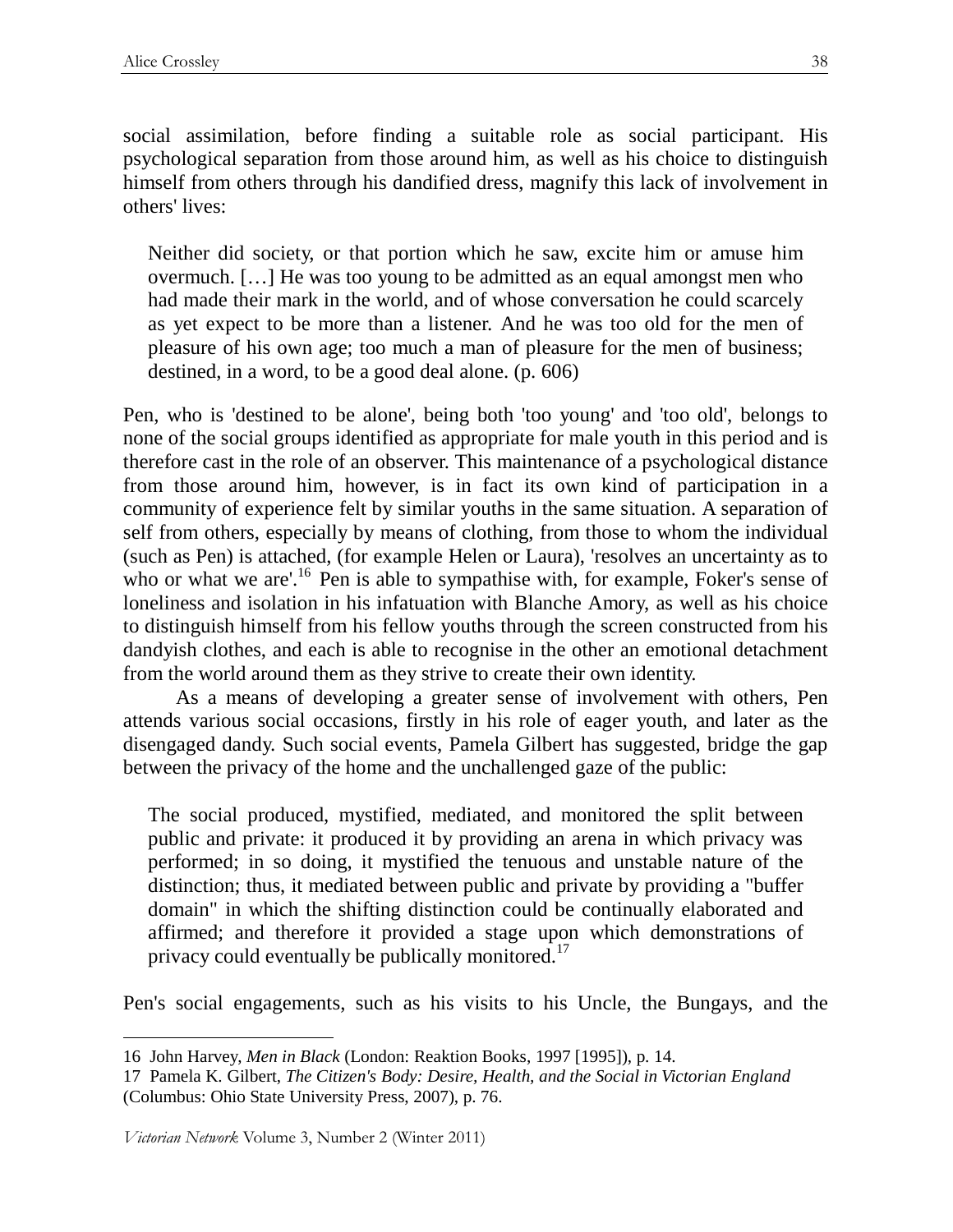Clavering family provide opportunities for Pen to move between private and public, which have been typically conceived as gendered either feminine or masculine by Victorian writers.

Tony Chapman and Jenny Hockey have argued that the both the Victorian and the modern home:

cannot be seen as a space which is beyond the gaze of the public world. However determinedly we police the boundaries of our "private" space, it is difficult to ignore or exclude the possibility of incursions into that space. The visit of outsiders […] brings into sharp relief the fragility of the boundary between the public world and the private domain.<sup>18</sup>

This problematic privacy of the typically "private" space, it has been suggested by Peter Brooks, is made doubly unstable through the presence of bodies within it.<sup>19</sup> In the same way that the interior of the home at this period is carefully constructed so as to separate public from private, then, the young male body in Thackeray's novel is comprised of both an interior, private sense of self, and of a more contrived, accessible or immediate version of the individual as perceived by society. Clothing or costume creates its own boundary between the secret, inner self and the exterior presentation of the individual consciously available to public scrutiny. Quiet, sartorial elegance, which in *Pendennis* resides somewhere between the 'rough and ready', yet honest Warrington, and Pen's attempts at fashionable smartness, provide an opportunity for continual individual privacy even while on display. As Thackeray discusses in 'Men and Coats', the right kind of tailoring may provide a sense of comfort, self-containment, propriety, and thoughtfulness so that, in effect, the private self may be legitimately performed in public situations.

The male body in *Pendennis* is inscribed as meaningful for its revelatory ability to project developing selfhood in social environments. It is also, however, valued for its facility in misleading and deflecting public scrutiny. The capacity for private agency and individual choice in carefully-constructed attire suggests the potential for authentic self-creation and interiority in Thackeray's representation of the youthful dandy. Judith L. Fisher in *Thackeray's Skeptical Narrative* writes of *Pendennis* that:

The dandy-phase of the protagonist is the public version of his private search for self through love; the costume and mannerisms are performances of status.<sup>20</sup>

<sup>18</sup> Tony Chapman and Jenny Hockey, 'The Ideal Home as it is Imagined and as it is Lived', in Chapman & Hockey, (eds.) *Ideal Homes?*, pp. 1-13, (p. 10).

<sup>19</sup> See Brooks, *Body Work*.

<sup>20</sup> Judith L. Fisher*, Thackeray's Skeptical Narrative and the 'Perilous Trade' of Authorship* (Aldershot: Ashgate, 2002), p. 115.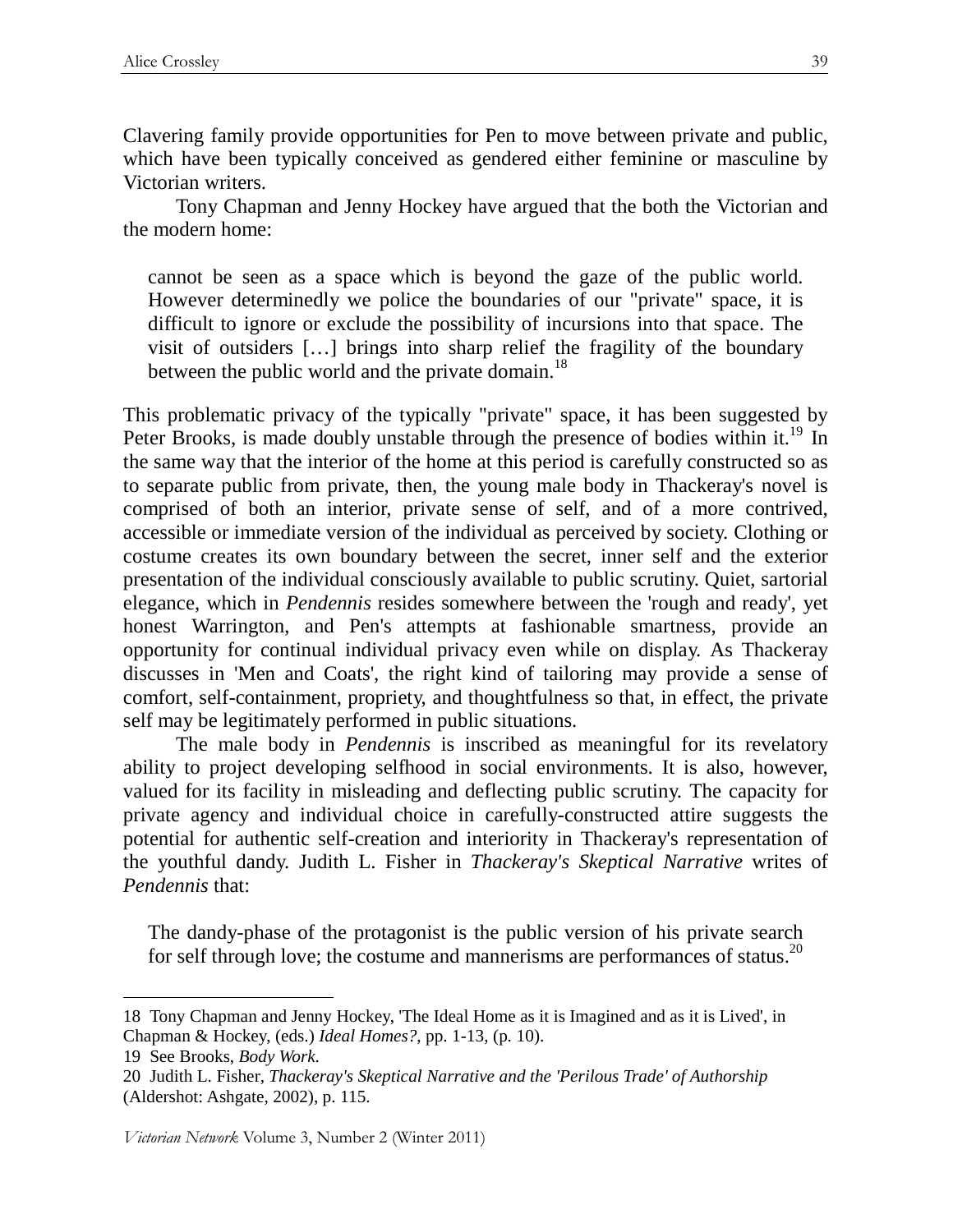Pen's dandification results in a projection of this 'public version of his private […] self' by means of self-consciously adopted 'costume' and 'performance'. In the novel, Thackeray's emphasis on neatness and cleanliness in dress implies a hesitant sympathy with the austerity and simplicity, as distinct from the gaudy trappings of, for example, the dandyism of Byron, Bulwer and Disraeli. The preoccupation over dress and character in 'Men and Coats' (1841), *The Snobs of England* (1846-7) *Pendennis* (1848-50), and *Mr Brown's Letters to a Young Man About Town* (1849), coupled with his friendship around this time with the Count D'Orsay, Lady Blessington and the fashionable set at Gore House, Thackeray seems to have been intrigued by dandyism and its devotees, suggesting a fascination that went beyond absolute repugnance. Rather, Thackeray's interpretation of raiment and the dandyethos, – in *Pendennis*, evident in what Fisher has termed Pen's 'dandy-phase', informs the creation of an acceptable male identity during youth. Jessica Feldman has similarly commented on the dandy that:

He is the figure who practises, and even impersonates, the fascinating acts of self-creation and presentation. He is the figure of paradox created by many societies in order to express whatever it is that the culture feels it must, but cannot, synthesize. This dandy is neither spirit nor flesh, nature nor artifice, ethical nor aesthetic, active nor passive, male nor female. He is the figure who casts into doubt, even while he underscores, the very binary oppositions by which his culture lives. $21$ 

The ability to 'synthesize' both private choice and public spectacle establishes a significant role for dress in the creation of adolescent identity in *Pendennis*. Pen is certainly seen to 'practise […] the fascinating acts of self-creation and presentation', first at university, where Pen himself becomes a figure to be 'admired' and even imitated (p. 224). Foker, for example, 'was exceedingly pleased at the success of his young protégé, […] admired Pen quite as much as any of the other youth', and 'it was he who followed Pen now, and quoted his sayings' (p. 224). Pen becomes his own text to be read or 'quoted', and creates himself as an object of fascination, leading other students to 'admire and obey' despite Pen's lack of commitment or academic advancement (p. 222). Pen's performance of the dandy, dressed exquisitely and removed from any emotional commitment, becomes both an acceptable display, but also a source of scandal and anxiety, which played on contemporary fears about the potential delinquency of juvenile behaviour.

The idea that the body is a legible text is similar to the discussion of the dandy as a fundamentally 'Clothes-wearing Man' in Carlyle's *Sartor Resartus*, in which a

<sup>21</sup> Jessica R. Feldman, *Gender on the Divide: The Dandy in Modernist Literature* (Ithaca and London: Cornell University Press, 1993)

Victorian Network Volume 3, Number 2 (Winter 2011)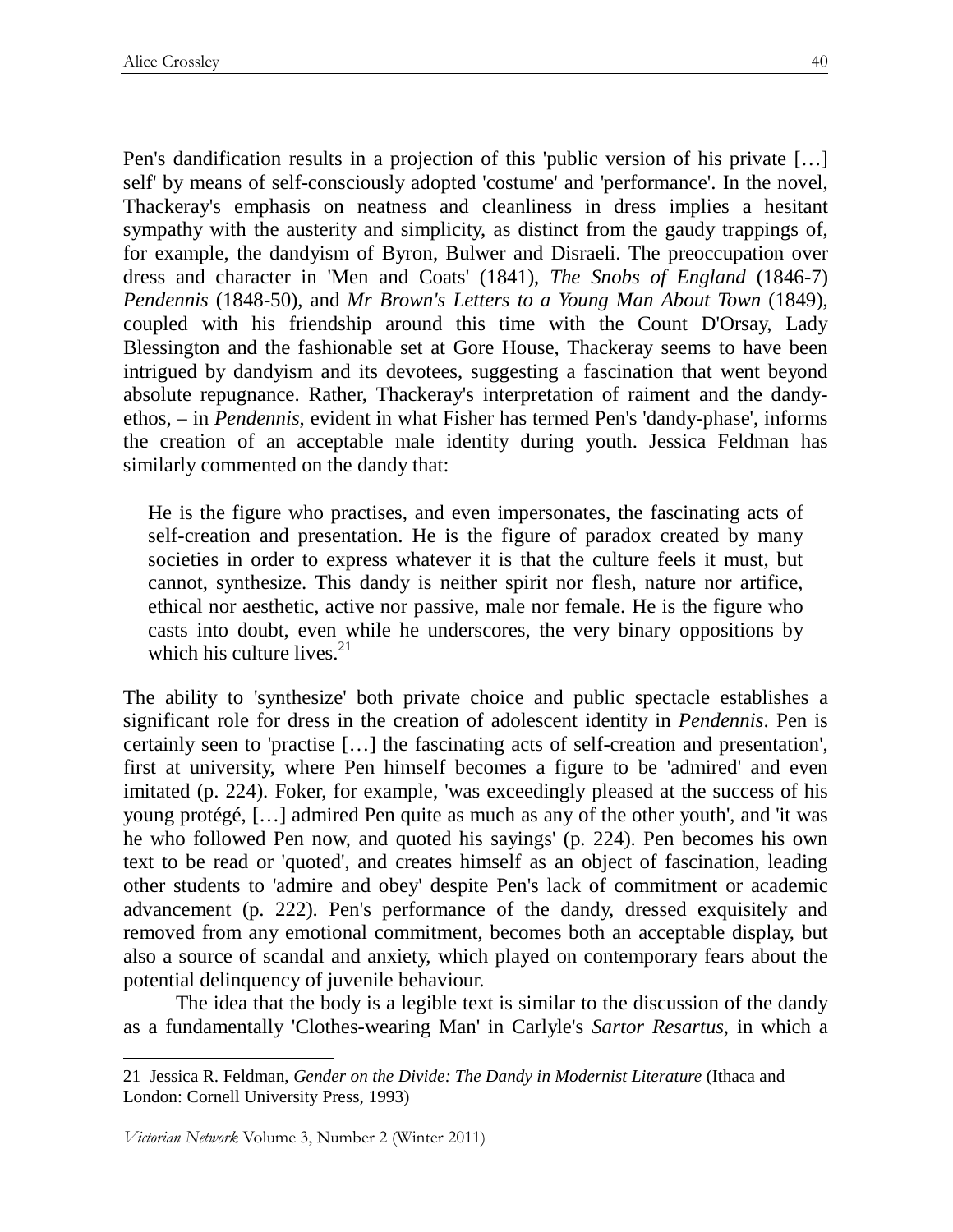language of 'Symbols' represents 'Articles of Faith', which combine to illustrate 'the essential nature of the British Dandy, and the mystic significance that lies in him'.<sup>22</sup> Clothing is conceived, for Pen, in a similar manner, as a means of both concealing and displaying selfhood. As Anne Hollander has suggested:

Nothing is more common than the metaphorical mention of clothing, first of all to indicate a simple screen that hides the truth or, more subtly, a distracting display that demands attention but confounds true perception.These notions invoke dress in its erotic function, as something that seems to promise something else. $^{23}$ 

Envisaging Pen's clothes as both a 'screen' and as a 'distracting display' indicates 'the promise of something else' behind the immaculate layer of costume and ornament. In *Pendennis*, privacy is revealed as this 'something else' that is concealed from the gaze of the casual observer, protecting the youthful individual at the same time as advertising the self by means of theatrical spectacle and display.

 Pen's production of his own autobiographical novel *Walter Lorraine*, and its publication, further complicates his dual attempt at self-concealment and selfpresentation. As well as emphasising Pen's tendency to respond to external sources to prompt his development (in terms of literary style, but also his desire to emulate first Harry Foker, and then Warrington), *Walter Lorraine* nonetheless reflects much of Pen's early emotional development:

There was not the slightest doubt, then, that this document contained a great deal of Pen's personal experiences, and that *Leaves from the Life-Book of Walter Lorraine* would never have been written but for Arthur Pendennis's own private griefs, passions, and follies. […] the young gentleman had depicted such of them as he thought were likely to interest the reader, or were suitable for the purposes of his story. $^{24}$ 

In this fictional account of his 'personal experiences', Pen is able to regulate the exposure of his 'private griefs, passions and follies' for the consumption of the reader. *Walter Lorraine* reveals Pen to his readers in a carefully modulated light (which Warrington finds amusing, and Fanny Bolton finds romantic and attractive), without revealing all of Pen's 'private' experiences so that he is still in control of this 'private' self. The appeal of the fictional narrative is that it seems to reveal more of Pen than it

<sup>22</sup> Thomas Carlyle, *Sartor Resartus: The Life and Times of Herr Teufelsdröckh*, intr. By Alasdair Gray (Edinburgh: Canongate Classics, 2002), p. 279; p. 223; p. 281.

<sup>23</sup> Anne Hollander, *Seeing Through Clothes* (Berkeley and Los Angeles: University of California Press, 1993), pp.445-7.

<sup>24</sup> Ibid., p. 521.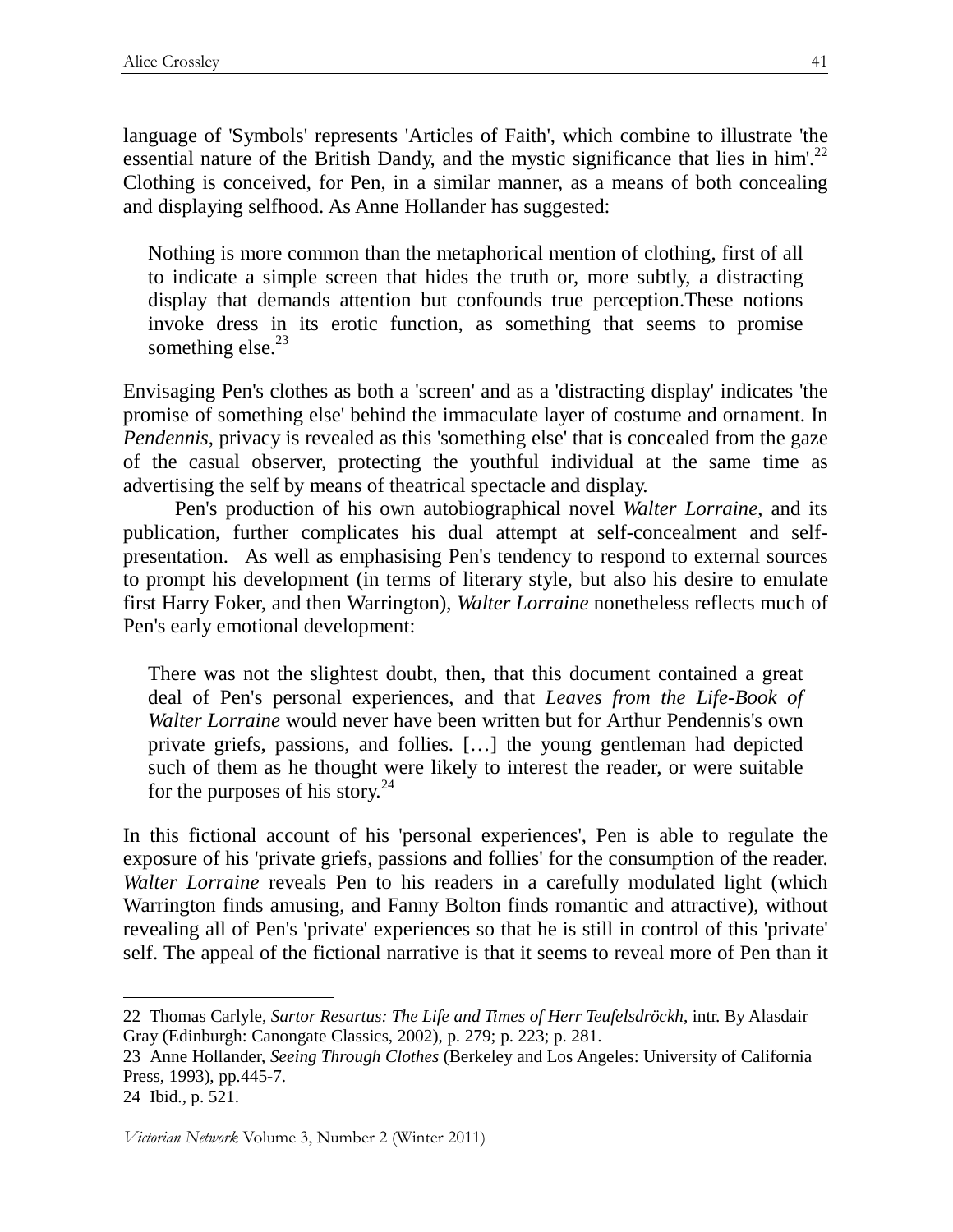does, as it is written in the sentimental style of the 'fashionable novel', and so, because Pen's tales of heartbreak at the hands of 'Leonora' and 'Neaera' fall so neatly into a burlesque of the typical narrative exploits of the hero of such novels, Pen's 'private' experiences are effectively disguised as those of a 'youth' who 'will fetch some price in the market' for, as Warrington comments, 'the rubbish is saleable enough, sir' (p. 511, p. 519, p. 523).

 '*Fashionable Novels*' are similarly employed to reflect the egotism of the dandy in *Sartor Resartus*, and are denounced as 'Sacred Books' in which the 'true secret' and 'physiology of the Dandiacal Body' may be glimpsed.<sup>25</sup> Pen's promotion of himself, among his own social acquaintance as a dandy, and in the public at large as both Walter Lorraine, the sentimental young hero, and the author of *Walter Lorraine* the novel, emphasise his text as revelatory, but also as a means of deflecting the public gaze away from Pen himself. Herbert Sussman, in his informative work *Victorian Masculinities*, has noted that, 'For Carlyle, the interior space of the male body, or, more accurately, of the male self [...], is characterized by unstable fluidity.<sup>'26</sup> Sussman's analysis of Carlyle's use of such language raises the 'unstable' boundaries of the 'hydraulic' male body as a cause of concern (p. 19). Pamela Gilbert has similarly observed a tendency of anxiety in Victorian narratives of embodiment:

The pulpiness within the dangerous body was always threatening to burst the bounds of the skin, which defined and disciplined individual embodiment. Disease, lack of self-control, femininity, and madness were all aligned with liquidity, liquefaction, and perhaps putrefaction as well – those who lacked self-control and possessive individualism were liable to melt back into a primal flow of dangerous ooze. $27$ 

In *Sartor Resartus*, this 'primal flow of dangerous ooze' is described as 'watery, pulpy, [and] slobbery'.<sup>28</sup> Thackeray's figure of the dandy in *Pendennis*, raising as it does fears about the effeminacy of the male body on display, does not, however, define Pen in terms of either 'liquidity' or 'pulpiness'. Instead of expressing concern about the 'pulpiness [...] threatening to burst the bounds of the skin', the integrity and fixity of Pen's body is tested by images of water and 'liquidity' as an external rather than an internal threat. His early emotional attachment to Blanche Amory, for example, is reciprocated by means of Blanche's ability to 'compassionate other susceptible beings like Pen, who had suffered too' (p. 280). Pen's 'susceptib[ility] is assaulted by Blanche's 'plaintive outpourings' in the literary endeavours of *Mes Larmes*, her

 $\overline{a}$ 

Victorian Network Volume 3, Number 2 (Winter 2011)

<sup>25</sup> Carlyle, *Sartor Resartus*, p. 285.

<sup>26</sup> Herbert Sussman, *Victorian Masculinities: Manhood and Masculine Poetics in Early Victorian Literature* (Cambridge: Cambridge University Press, 1995), p. 19.

<sup>27</sup> Gilbert, *The Citizen's Body*, p. 134.

<sup>28</sup> Carlyle, *Sartor Resartus*, p. 68.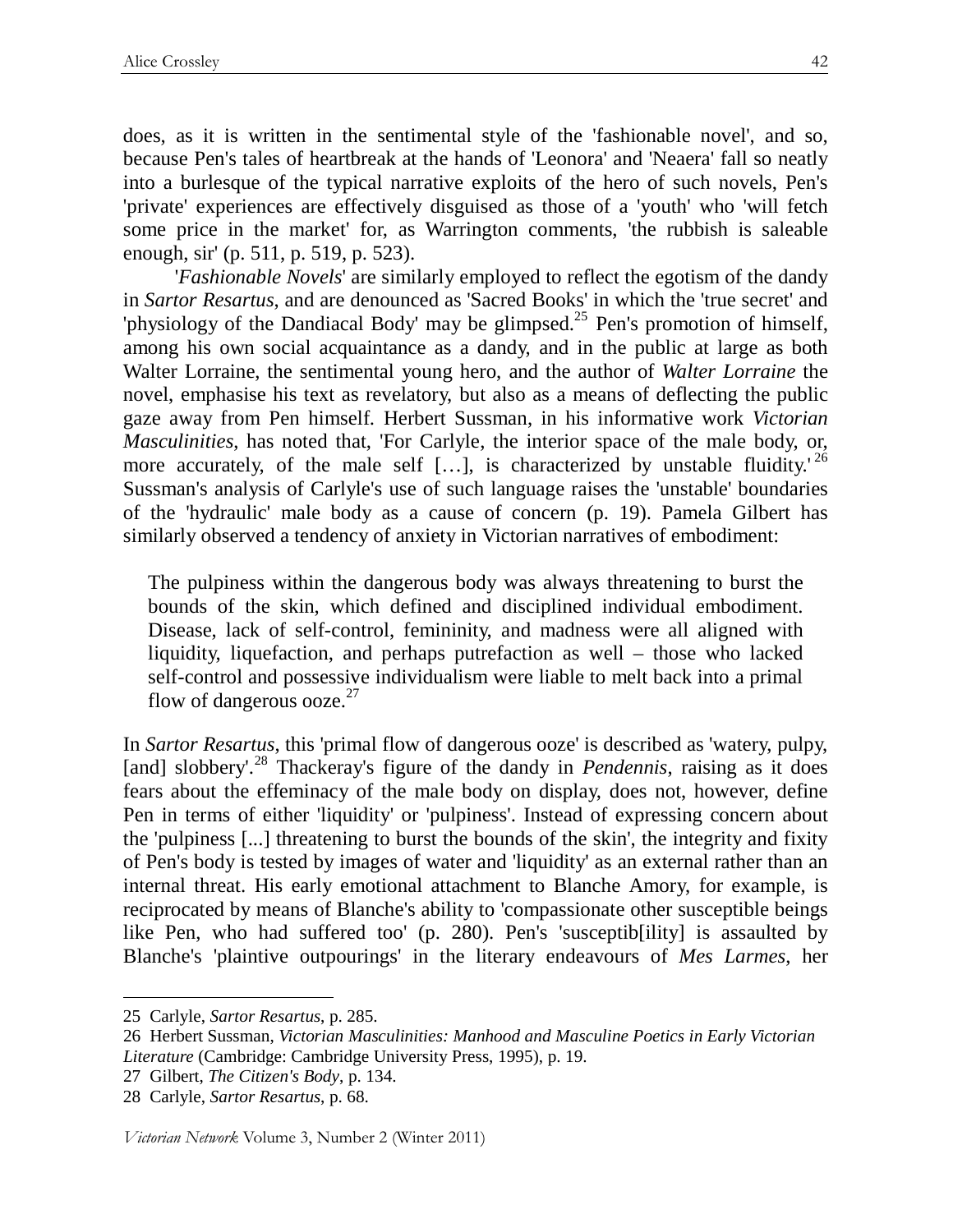reflective diary and volume of sentimental poetry (p. 280):

It was a wonder how a young creature […] should have suffered so much – should have found the means of getting at such an ocean of despair and passion (as a runaway boy who *will* get to sea) […]. What a talent she must have had for weeping to be able to pour out so many of *Mes Larmes*! (p. 281)

Pen is eventually able to withstand the effect of 'Miss Blanche's tears', although other images of water in the novel threaten to thwart Pen's advancement as a young man (p. 281). On being 'plucked' from Oxbridge, to the 'terror of Pen's tutor and tradesmen', Pen's hat is found 'near a mill-stream; and, for four-and-twenty hours, it was supposed that poor Pen had flung himself into the stream' (pp. 242-3). Major Pendennis, when hearing the news that Pen has been rusticated, states angrily 'You are of age, and my hands are washed of your affairs' (p. 246). The language of washing, drowning, or being swept away suggests that Pen must learn to fight against the 'liquidity' or 'pulpiness' of the social world around him, and to differentiate himself from the fluidity and instability of others on 'the voyage of life' (p. 767). Pen must struggle to retain his authentic interiority as distinct from the corrupting theatrics of the social stage.

 In the process of self-definition outlined by Pen's adolescent development, however, Pen aligns himself with other, successful young men whose maturation appears more fully advanced, as well as using characters such as the vulgar Sam Huxter or foppish Mirobolant against whom to define himself. Peter Brooks, in *Body Work*, contends that this process is frequently articulated in the novel:

In modern narrative literature, a protagonist often desires a body (most often another's, but sometimes his or her own) and that body comes to represent for the protagonist an apparent ultimate good, since it appears to hold within itself – as itself – the key to satisfaction, power, and meaning.<sup>29</sup>

In this way Pen is initially drawn to his friend Harry Foker as emblematic of a kind of sophistication and polish that he himself lacks. His affair with Fanny Bolton provides, on the other hand, an example of auto-erotic desire, as Pen's desire is for 'his own […] body', and such narcissism is at the root of Pen's subsequent illness. The body which is constructed as the most desirable to Pen is that of his friend and mentor George Warrington. The dynamic of their relationship is distinctly homoerotic, and Pen's reactions to his older friend are frequently phrased with a feminine inflection. Warrington is most frequently cited as an example of vigorous heterosexual masculinity in Thackeray's novels, as a gentleman without pretensions who chooses to wear a manly jacket rather anything more ornamental, who claims 'I

<sup>29</sup> Brooks, *Body Work*, p. 8.

Victorian Network Volume 3, Number 2 (Winter 2011)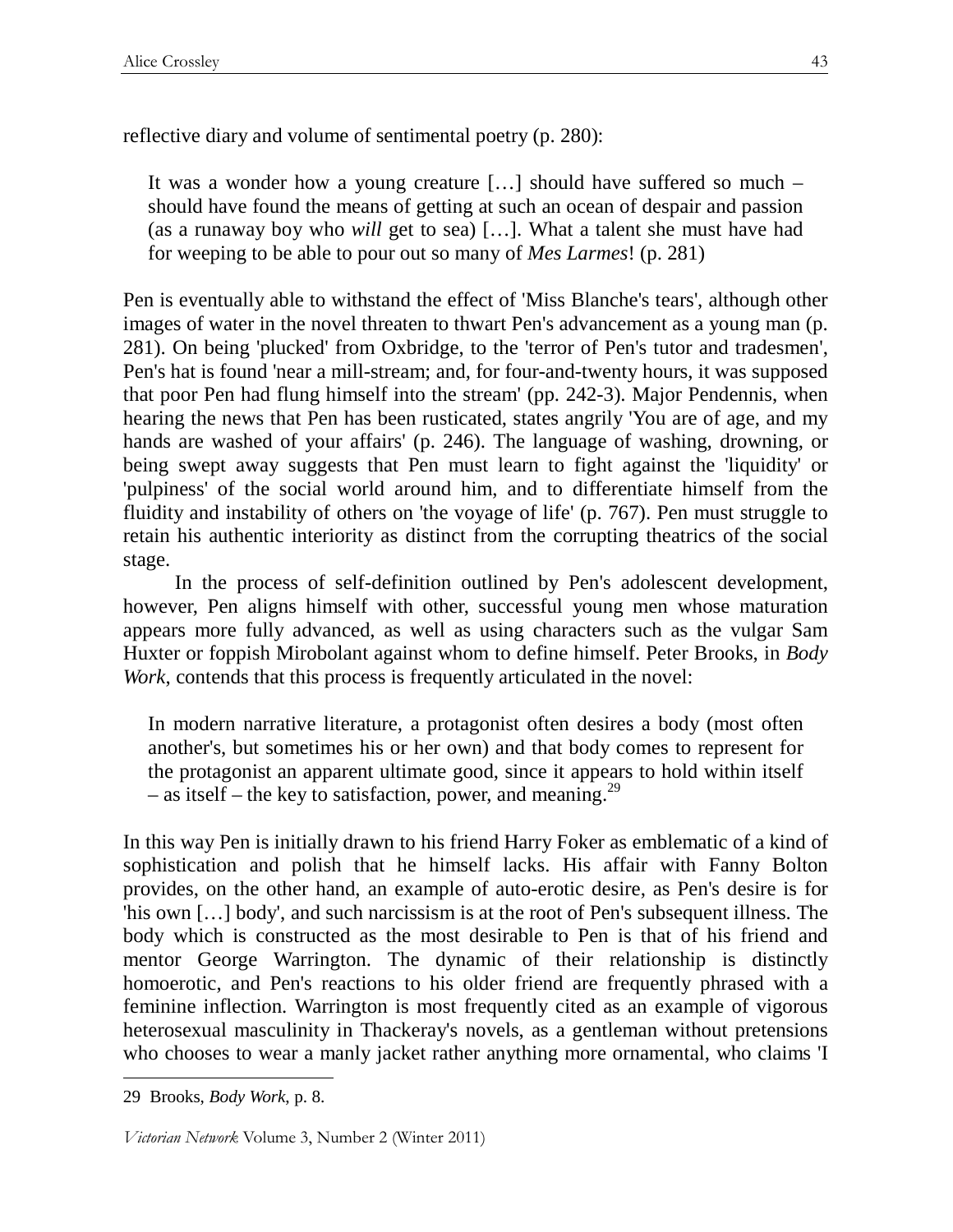like to talk to the strongest man in England, or the man who can drink the most beer in England […] I like gin-and-water better than claret', and who likes the company of such men 'better than that of his own class, whose manners annoyed him' (p. 376). In comparison, Pendennis's own dandyism marks him out as exhibiting contrary indicators about the extent of his own manliness (such as the rigours of selffashioning in the persona of the dandy, but also the effete connotations of such attention to both dress and to self).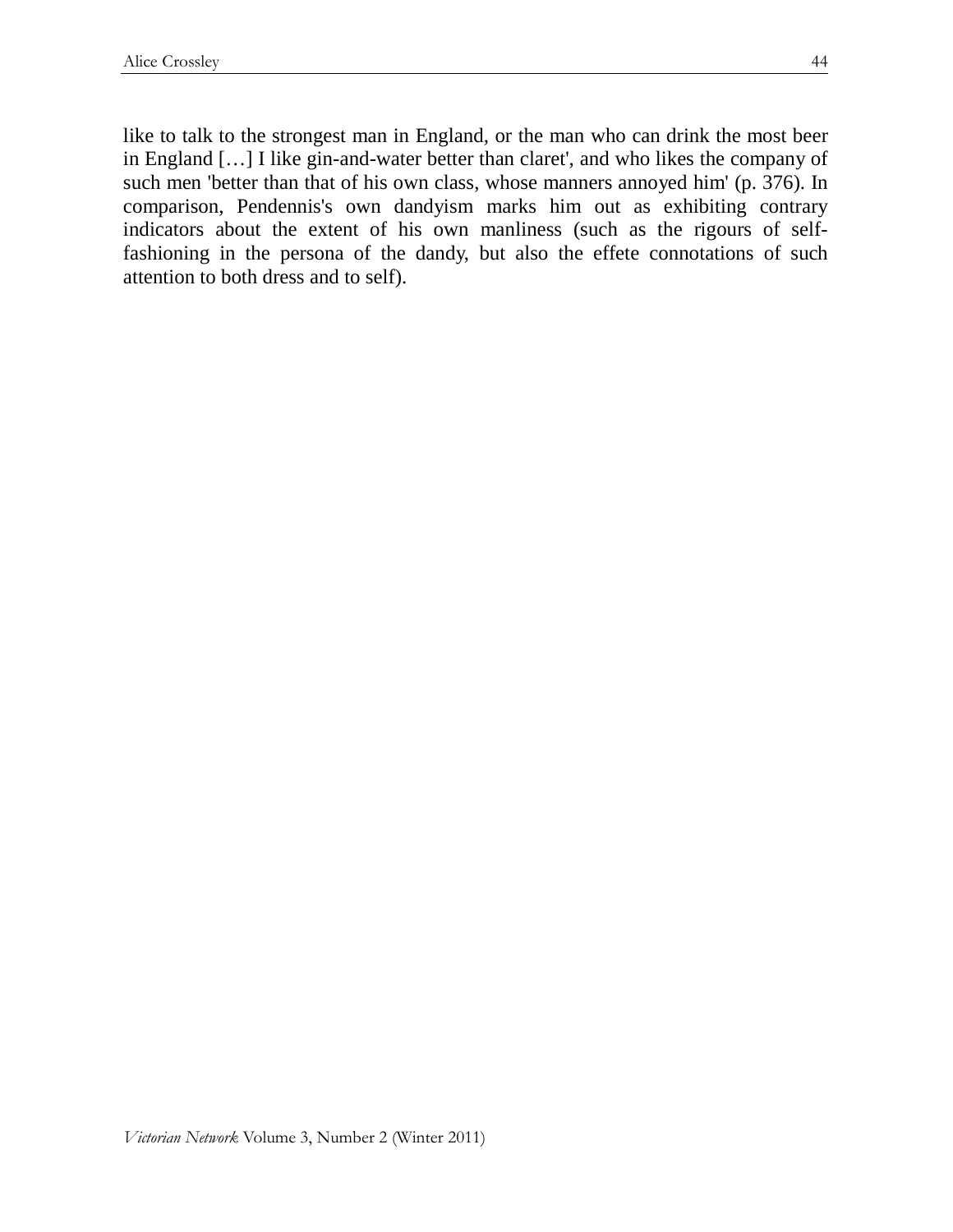

Fig. 1 *Illustration from Pendennis, 'Pen pursuing his law studies'*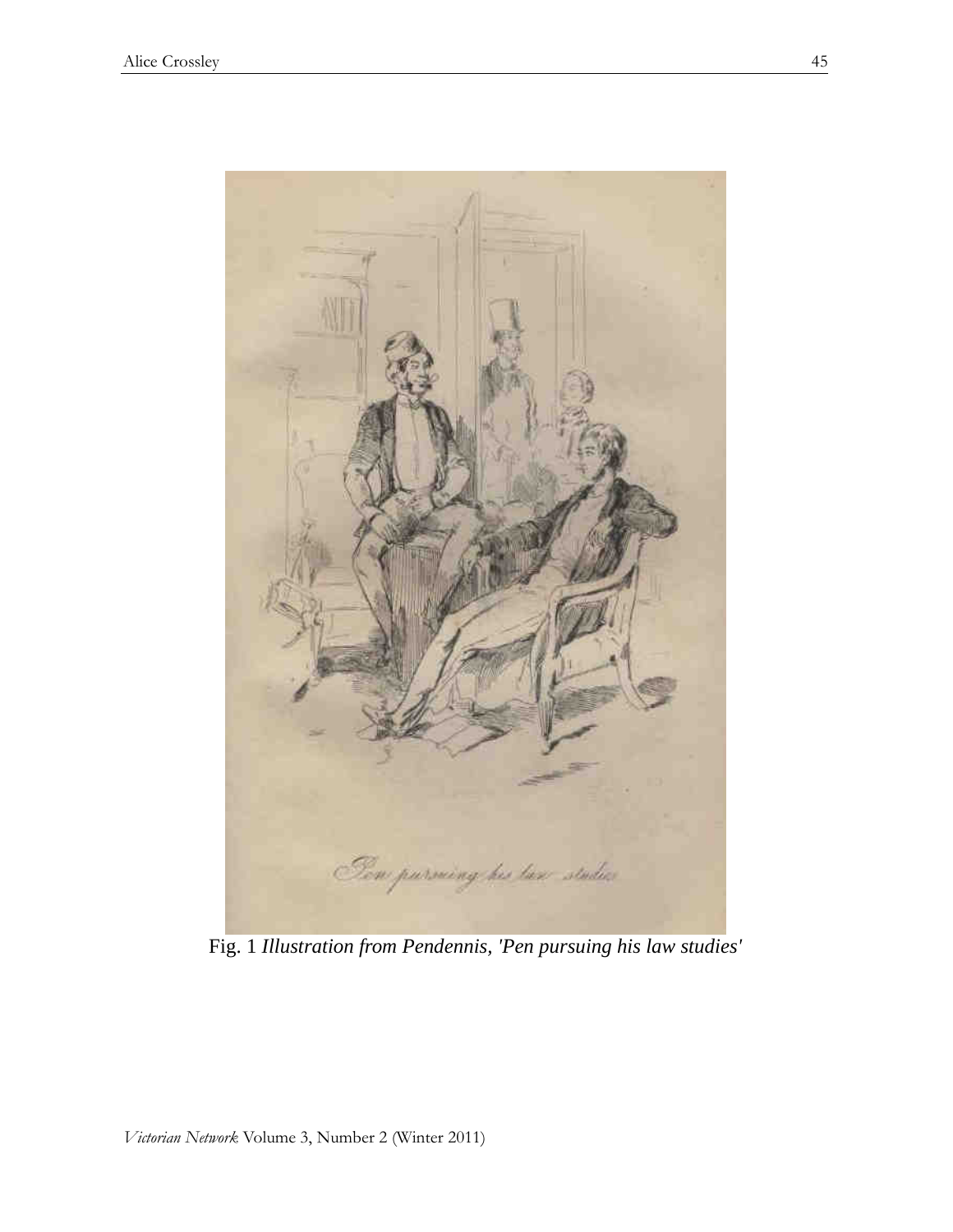Warrington is one of the very few characters in the text who is able to penetrate past Pen's carefully-constructed, dandified, protective clothing, to the private body and personality beneath this exterior shell. This is signified through the private life that they share by living together at Lamb's Court, and by means of their shared history as Boniface men and occupation as professional men of letters. The dynamic of their friendship, and their physical occupation of these rooms, are clarified in Thackeray's accompanying illustrations to the novel. In the two illustrative plates that show Pen and Warrington in their rooms, Pen is clearly feminised not only through his softer features, but also through his posture (see figures  $1 \& 2$ ). In both pictures Pen is on a lower level than his friend, and is more self-conscious of his body as he crosses it or partially obscures it from Warrington, who is more upright and who takes an aggressively masculine stance, with his legs apart, and who observes Pen from his higher vantage point.

Warrington's assumption of authority in their friendship is conceived of as natural, and it allows Pen to view Warrington's body, reciprocally perhaps, in terms of desire. In the suggestive terms outlined by Brooks, Warrington becomes the symbolic 'key to satisfaction, power, and meaning,' so that Pen is both drawn to Warrington and wishes to emulate him, adopting his mannerisms and occupation, and, towards the end of the novel, even by plagiarising his interest in Laura Bell (of whom he displays little awareness prior to Warrington's expressions of esteem). <sup>30</sup> Pen's admiring response to his friend draws on both Pen's immaturity (and so as a natural reaction to Warrington's 'rough and ready' performance of masculinity), and on his own pursuit of manliness through his attempts to negotiate the blurring of gender boundaries involved in dandiacal project. Pen's physical answer to Warrington's touch, for example, parallels the hetero-normative love affairs of youth:

"I think [the manuscript of *Walter Lorraine*] is uncommonly clever," Warrington said in a kind voice. "So do you, sir." And with the same manuscript which he held in his hand, he playfully struck Pen on the cheek. That part of Pen's countenance turned as red as it had ever done in the earliest days of his blushes: he grasped the other's hand, and said, "Thank you, Warrington," with all his might. (p. 524)

<sup>30</sup> Brooks, *Body Work*, p. 8.

Victorian Network Volume 3, Number 2 (Winter 2011)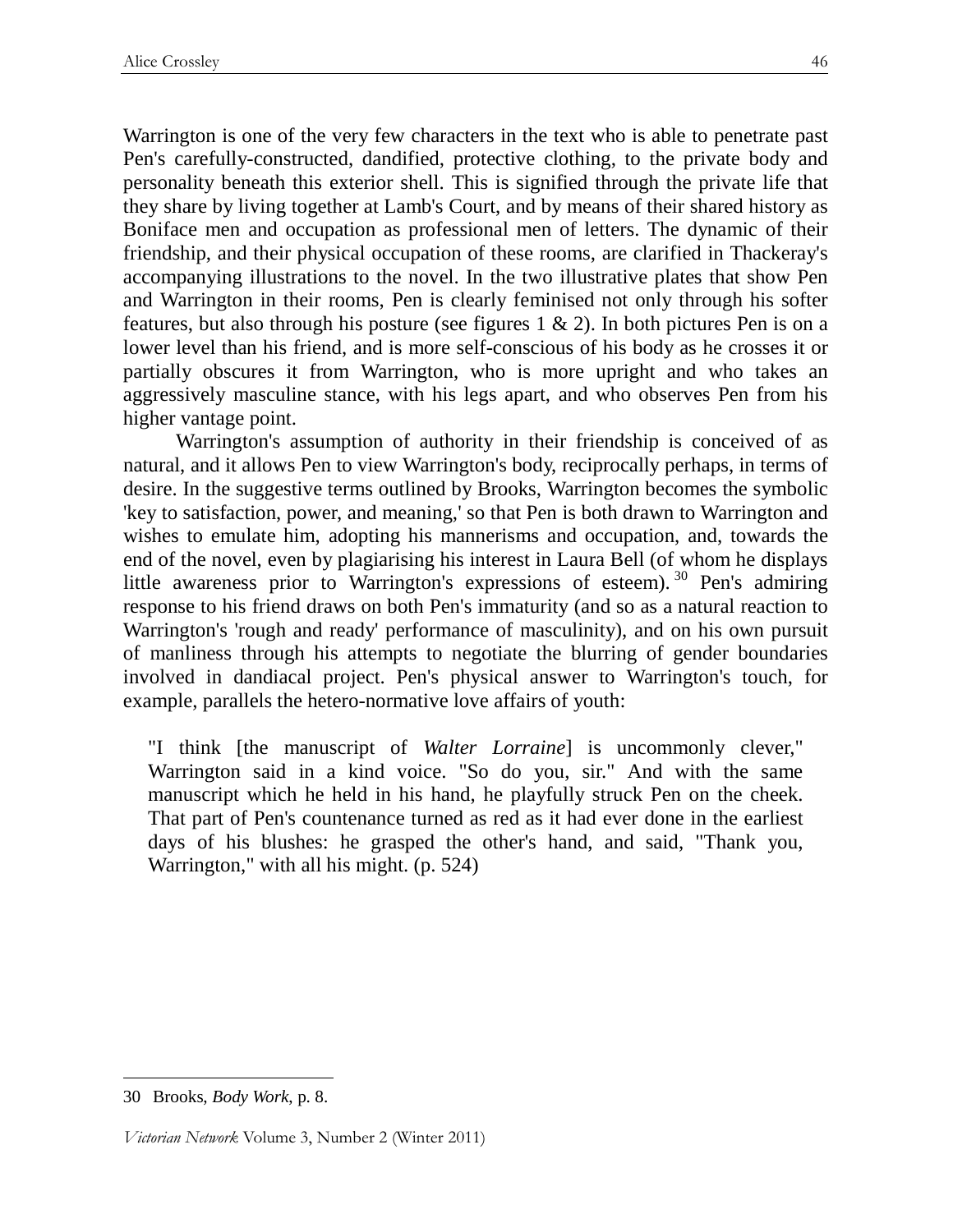

Fig. 2 *Illustration from Pendennis, 'Pen hears himself in print'*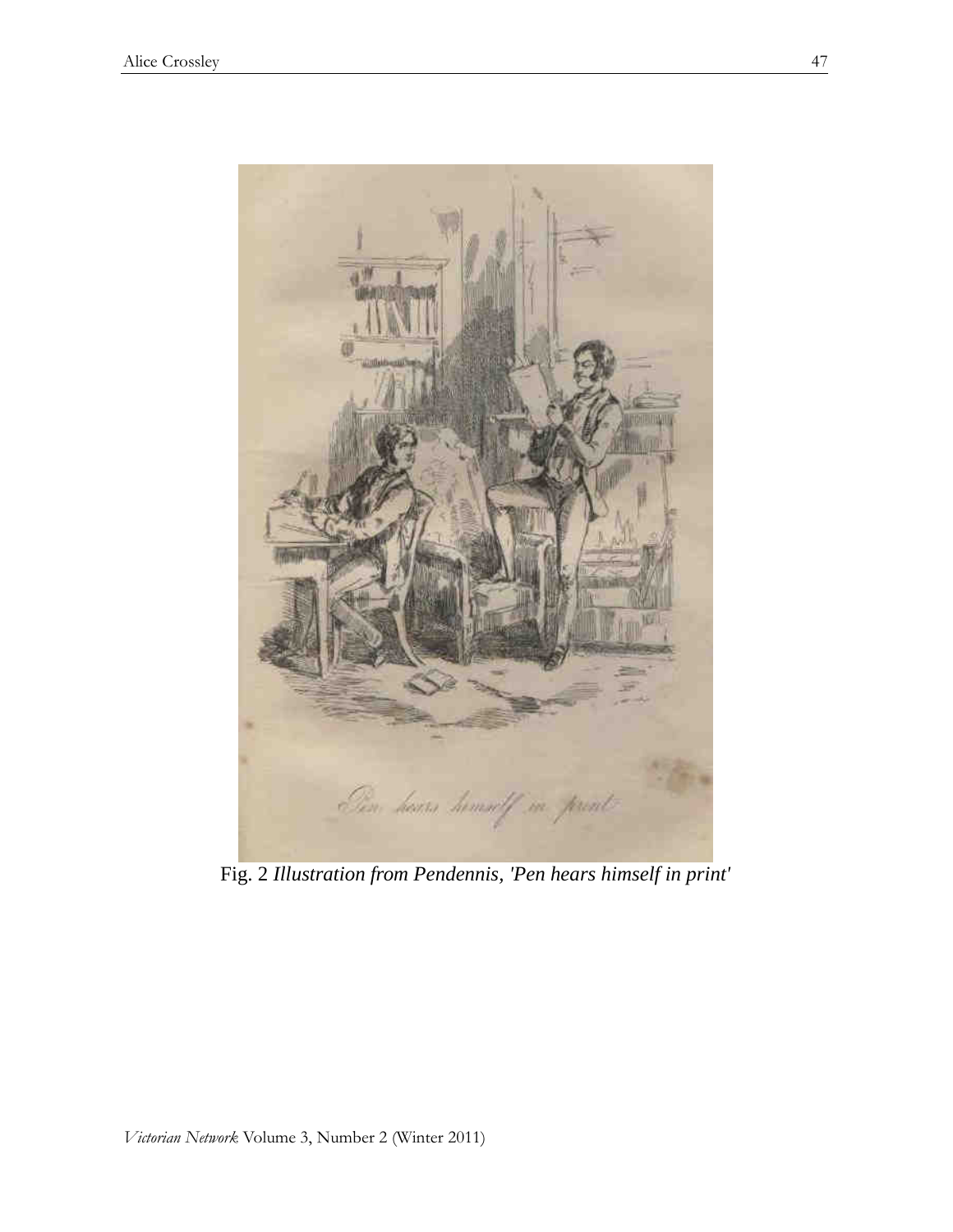The homoerotic subtext of their friendship, including Warrington's theatrically staged mock-chastisement of Pen, who 'blushes' and thanks his friend, informs Pen's adolescent development and his struggle to find a suitable, masculine identity to display to the world. Warrington's cynicism and apparent bachelor status provide Pen with a steady and responsible role-model. The functional and unfashionable jacket, simple shirt, and humble pipe of tobacco which become associated with Warrington, are emblematic of a new brand of honest, and manly Englishness, which led one reviewer for the *Spectator* to claim that:

A 'healthy animalism' is still a prominent characteristic of our better classes of young men; and in spite of much dissipation, much dandyism, and much pseudo-philosophy, it is no very rare thing among that class to find the best scholars and the truest gentlemen neither too fine to drink beer and smoke short pipes. $31$ 

This friendship with Warrington, the wearer of the honest jacket, in conjunction with the value for privacy established in the text and with the potential for dress as a means of both self-creation and defence, is a crucial part of Pen's experience of maturation.

The theatrical and dandified body is central to Thackeray's discussion of masculine identity in *Pendennis*, as an isolated individual and as part of a wider community. Joseph Litvak has suggested that, despite being renowned for their emphasis of privacy, nineteenth-century novels are founded 'in a widespread social network of vigilance and visibility – of looking and of being looked at – [that] renders them inherently, if covertly, theatrical.'<sup>32</sup> This 'network of vigilance and visibility' is translated in this text to emerge as a society conscious of constant impact of spectacle and surveillance, which is therefore, as Litvak suggests, 'inherently […] theatrical'. To engage in the theatrical presentation of one's own body to society, Thackeray implies in *Pendennis*, enables the necessary balance between privacy and display required for healthy individual development, and in a manner which may be both liberating and socially legitimate.

 Thackeray's novel, responding to a cultural environment in which masculinity could be defined in terms of physical presence, energy, ability and healthfulness, emphasises the social value placed on performances of manliness. While the potential merit of sexual exercise forms part of the novel's discussion, the moral necessity for physical awareness develops the erotic functions and uses of the costumed body to focus on forms of display as informative for masculine development. Dandyism,

Victorian Network Volume 3, Number 2 (Winter 2011)

 $\ddot{\phantom{a}}$ 

<sup>31</sup> R. S. Rintoul, from 'Thackeray's *Pendennis'*, *Spectator* xxiii (21 Dec., 1850), 1213-5 (pp. 101- 2).

<sup>32</sup> Joseph Litvak, *Caught in the Act: Theatricality in the Nineteenth-Century English Novel* (Berkeley and Los Angeles: University of California Press, 1986), p. x.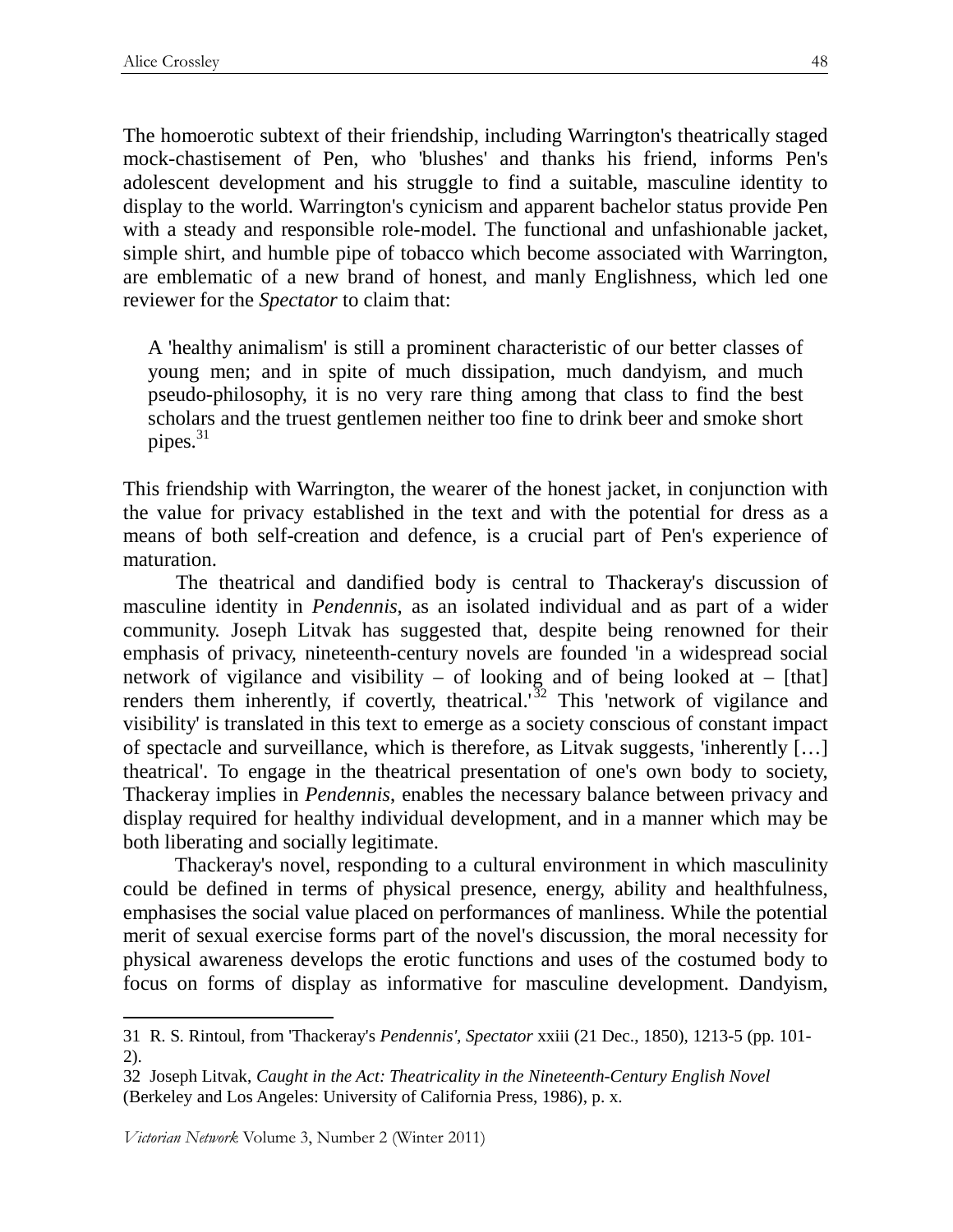while remaining an ambivalent subject for Thackeray, nonetheless holds a fascinating appeal for the author in its combination of anti-theatrical austerity and theatrical display. The use made of dress and costume in the novel, as part of the apparatus of theatricality, is used not only to signify personality or traits of character but also to enable self-projection as well as the deflection of the hurtful public gaze on the vulnerable private self, which allows Thackeray to create a complex representation of masculine identity in mid-Victorian society. Self-conscious performance, by means of adaptation, emulation, or rejection of the different styles of masculinity on offer in the novel, serves to enable and sustain an essentially private identity from the onslaught of intrusive public life.

## **Bibliography**

- Allen, Emily, *Theater Figures: The Production of the Nineteenth-Century British Novel* (Columbus: Ohio State University Press, 2003)
- Brooks, Peter, *Body Work: Objects of Desire in Modern Narrative* (Cambridge, MA: Harvard University Press, 1993)
- Carey, John, *Thackeray: Prodigal Genius* (London: Faber & Faber, 1977)
- Carlyle, Thomas, *Sartor Resartus: The Life and Times of Herr Teufelsdröckh*, intr. by Alasdair Gray (Edinburgh: Canongate Classics, 2002)
- Cunnington, C. Willett and Phyllis Cunnington, *Handbook of English Costume in the Nineteenth Century* (London: Faber and Faber, 1959)
- Demos, John, and Virginia Demos, 'Adolescence in Historical Perspective', *Journal of Marriage and Family*, 31 (1969), 632-8
- Feldman, Jessica R., *Gender on the Divide: The Dandy in Modernist Literature* (Ithaca and London: Cornell University Press, 1993)
- Fisher, Judith L.*, Thackeray's Skeptical Narrative and the 'Perilous Trade' of Authorship* (Aldershot: Ashgate, 2002)
- Fletcher, Robert P., 'The Dandy and the Fogy: Thackeray and the Aesthetics/Ethics of the Literary Pragmatist', *English Literary History*, 58:2 (1991), 383-404
- Flugel, J. C., *The Psychology of Clothes*, (New York: AMS Press, 1976 [1950])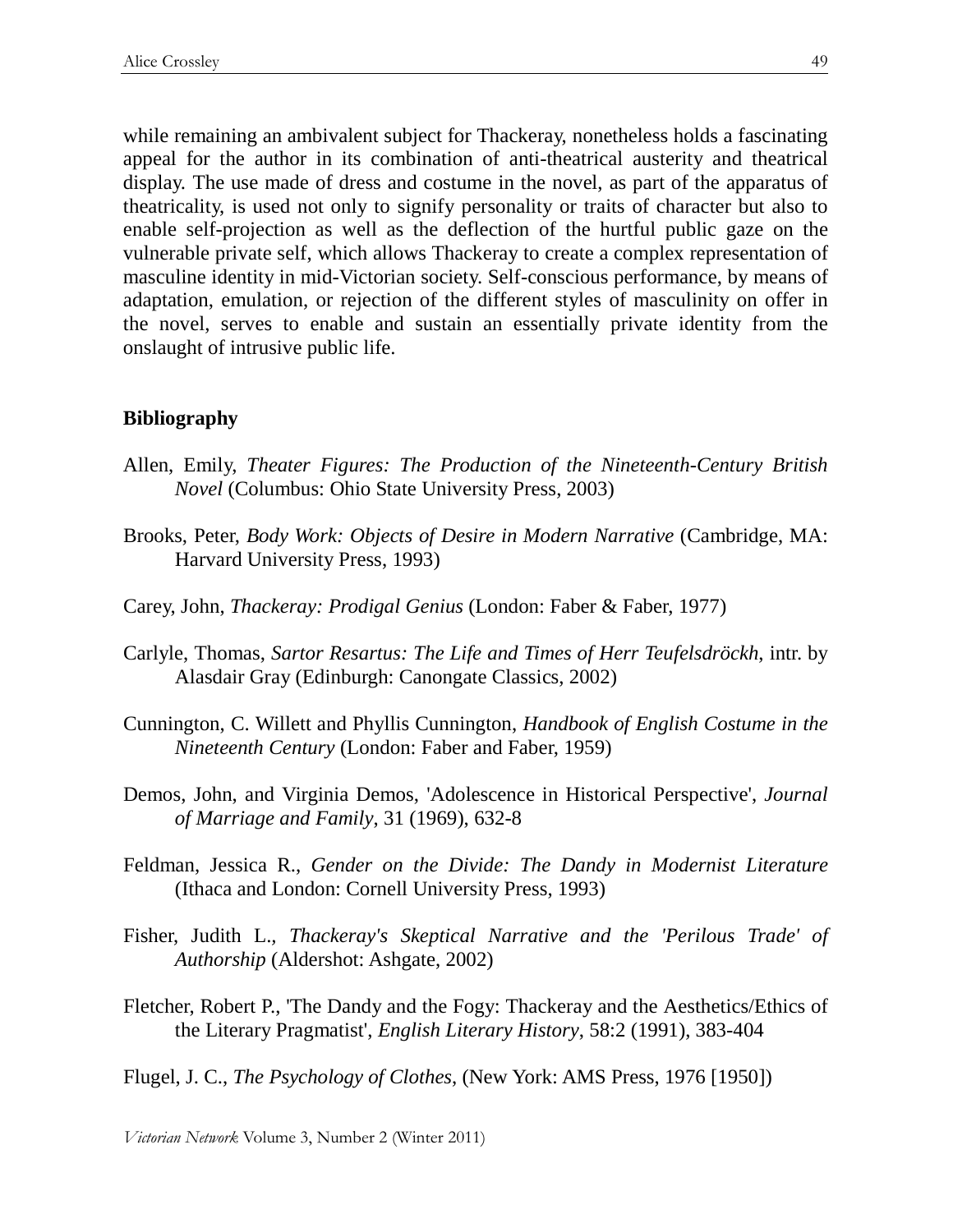- Gilbert, Pamela K., *The Citizen's Body: Desire, Health, and the Social in Victorian England* (Columbus: Ohio State University Press, 2007)
- Harvey, John, *Men in Black* (London: Reaktion Books, 1997)
- Hollander, Anne, *Seeing Through Clothes* (Berkeley and Los Angeles: University of California Press, 1993)
- Holt, Jenny, *Public School Literature, Civic Education and the Politics of Male Adolescence* (Farnham: Ashgate, 2008)
- Horn, Ann, 'Theater, Journalism, and Thackeray's "Man of the World Magazine"', *Victorian Periodicals Review*, 32:3 (1999), 223-238
- Hughes, Clair, *Dressed in Fiction* (Oxford and New York: Berg, 2006)
- Kurnick, David, 'Empty Houses: Thackeray's Theater of Interiority', *Victorian Studies*, 48:2 (2006), 257-67
- Litvak, Joseph, *Caught in the Act: Theatricality in the Nineteenth-Century English Novel* (Berkeley and Los Angeles: University of California Press, 1986)
- McMaster, Juliet, Thackeray: The Major Novels (Toronto: University of Toronto Press, 1971)
- Moers, Ellen, *The Dandy: Brummell to Beerbohm* (New York: Viking Press, 1960)
- Nicolay, Claire, 'Delightful Coxcombs to Industrious Men: Fashionable Politics in Cecil and Pendennis', Victorian Literature and Culture, 30:1 (2002): 289-304
- Rintoul, R. S., 'Thackeray's *Pendennis'*, *Spectator* xxiii (21 Dec., 1850), 1213-5
- Salmon, Richard, *William Makepeace Thackeray* (Tavistock: Northcote House, 2005)
- Springhall, John, *Coming of Age: Adolescence in Britain, 1860-1960* (Dublin: Gill and Macmillan, 1986)
- Sussman, Herbert, *Victorian Masculinities: Manhood and Masculine Poetics in Early Victorian Literature* (Cambridge: Cambridge University Press, 1995)

Thackeray, William Makepeace, *The History of Pendennis: His Fortunes and*